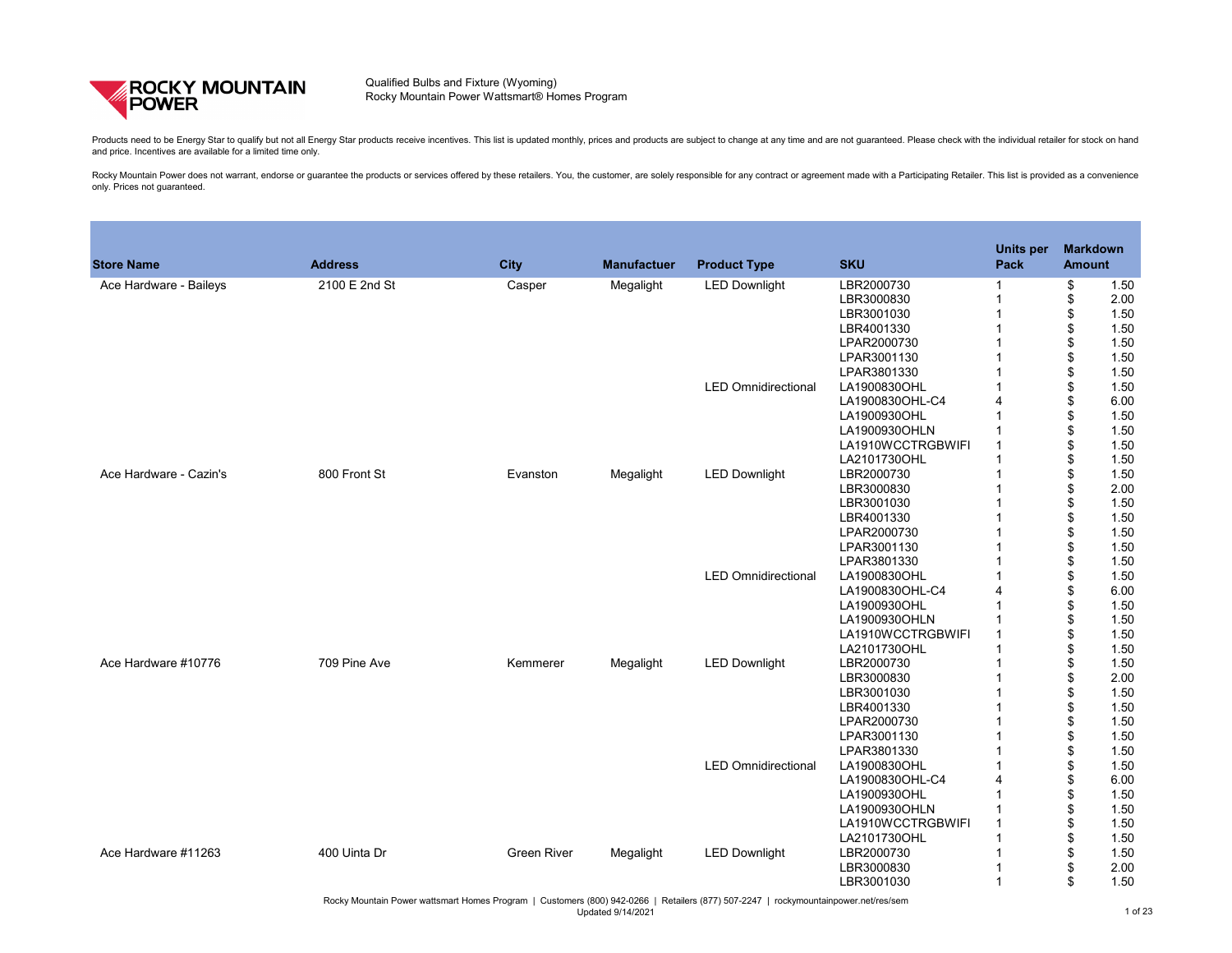

Products need to be Energy Star to qualify but not all Energy Star products receive incentives. This list is updated monthly, prices and products are subject to change at any time and are not guaranteed. Please check with and price. Incentives are available for a limited time only.

| <b>Store Name</b>   | <b>Address</b>  | <b>City</b>                                                                                                                         | <b>Manufactuer</b>    | <b>Product Type</b>        | <b>SKU</b>        | <b>Units per</b><br><b>Pack</b> | <b>Markdown</b><br><b>Amount</b> |         |
|---------------------|-----------------|-------------------------------------------------------------------------------------------------------------------------------------|-----------------------|----------------------------|-------------------|---------------------------------|----------------------------------|---------|
|                     |                 |                                                                                                                                     |                       |                            | LBR4001330        |                                 | \$                               | 1.50    |
|                     |                 |                                                                                                                                     |                       |                            | LPAR2000730       |                                 | $\mathfrak{S}$                   | 1.50    |
|                     |                 |                                                                                                                                     |                       |                            | LPAR3001130       |                                 | \$                               | 1.50    |
|                     |                 |                                                                                                                                     |                       |                            | LPAR3801330       |                                 |                                  | 1.50    |
|                     |                 |                                                                                                                                     |                       | <b>LED Omnidirectional</b> | LA1900830OHL      |                                 |                                  | 1.50    |
|                     |                 |                                                                                                                                     |                       |                            | LA1900830OHL-C4   |                                 | \$                               | 6.00    |
|                     |                 |                                                                                                                                     |                       |                            | LA1900930OHL      |                                 |                                  | 1.50    |
|                     |                 |                                                                                                                                     |                       |                            | LA1900930OHLN     |                                 |                                  | 1.50    |
|                     |                 |                                                                                                                                     |                       |                            | LA1910WCCTRGBWIFI |                                 |                                  | 1.50    |
|                     |                 |                                                                                                                                     |                       |                            | LA2101730OHL      |                                 |                                  | 1.50    |
| Ace Hardware #8349  | 400 N Center St | <b>Rock Springs</b>                                                                                                                 | Megalight             | <b>LED Downlight</b>       | LBR2000730        |                                 | $\$\$                            | 1.50    |
|                     |                 |                                                                                                                                     |                       |                            | LBR3000830        |                                 | \$                               | 2.00    |
|                     |                 |                                                                                                                                     |                       |                            | LBR3001030        |                                 | \$                               | 1.50    |
|                     |                 |                                                                                                                                     |                       |                            | LBR4001330        |                                 |                                  | 1.50    |
|                     |                 |                                                                                                                                     |                       |                            | LPAR2000730       |                                 |                                  | 1.50    |
|                     |                 |                                                                                                                                     |                       |                            | LPAR3001130       |                                 | \$                               | 1.50    |
|                     |                 |                                                                                                                                     |                       |                            | LPAR3801330       |                                 |                                  | 1.50    |
|                     |                 |                                                                                                                                     |                       | <b>LED Omnidirectional</b> | LA1900830OHL      |                                 |                                  | 1.50    |
|                     |                 |                                                                                                                                     |                       |                            | LA1900830OHL-C4   | 4                               |                                  | 6.00    |
|                     |                 |                                                                                                                                     |                       |                            | LA1900930OHL      |                                 |                                  | 1.50    |
|                     |                 |                                                                                                                                     |                       |                            | LA1900930OHLN     |                                 |                                  | 1.50    |
|                     |                 |                                                                                                                                     |                       |                            | LA1910WCCTRGBWIFI |                                 |                                  | 1.50    |
|                     |                 |                                                                                                                                     |                       |                            | LA2101730OHL      |                                 |                                  | 1.50    |
| Batteries Plus #748 | 4801 E. 2nd St  | Casper                                                                                                                              | <b>Batteries Plus</b> | <b>LED Candelabra</b>      | LED12604          | 6                               |                                  | 3.00    |
|                     |                 |                                                                                                                                     |                       |                            | LED12613          | 3                               |                                  | 1.50    |
|                     |                 |                                                                                                                                     |                       | <b>LED Downlight</b>       | LED12354          | $\overline{2}$                  | \$                               | 1.50    |
|                     |                 |                                                                                                                                     |                       |                            | LED12355          | $\overline{2}$                  |                                  | 3.00    |
|                     |                 |                                                                                                                                     |                       |                            | LED12356          | $\overline{2}$                  |                                  | 3.00    |
|                     |                 |                                                                                                                                     |                       |                            | LED12357          | $\overline{2}$                  | \$                               | 3.00    |
|                     |                 |                                                                                                                                     |                       |                            | LED12623          | 3                               |                                  | 3.00    |
|                     |                 |                                                                                                                                     |                       |                            | LED12624          | 3                               | \$                               | 3.00    |
|                     |                 |                                                                                                                                     |                       |                            | LED12625          | $\mathfrak{S}$                  |                                  | 3.00    |
|                     |                 |                                                                                                                                     |                       | <b>LED Omnidirectional</b> | LED12373          | $\overline{c}$                  |                                  | 2.00    |
|                     |                 |                                                                                                                                     |                       |                            | LED12374          | $\overline{c}$                  |                                  | 2.00    |
|                     |                 |                                                                                                                                     |                       |                            | LED12375          | $\overline{c}$                  |                                  | 2.00    |
|                     |                 |                                                                                                                                     |                       |                            | LED12376          | $\mathbf 2$                     | \$                               | 2.00    |
|                     |                 |                                                                                                                                     |                       |                            | LED12634          | $\sqrt{3}$                      |                                  | 1.98    |
|                     |                 |                                                                                                                                     |                       |                            | LED12636          | $\sqrt{3}$                      |                                  | 1.98    |
|                     |                 |                                                                                                                                     |                       |                            | LED12638          | 3                               |                                  | 1.98    |
|                     |                 |                                                                                                                                     |                       |                            | LED13186          | $\overline{c}$                  |                                  | 1.00    |
|                     |                 |                                                                                                                                     |                       |                            | <b>LED13187</b>   | $\overline{c}$                  | \$                               | 1.00    |
|                     |                 |                                                                                                                                     |                       |                            | LED13188          | $\overline{2}$                  | $\boldsymbol{\mathsf{S}}$        | 1.00    |
|                     |                 | Rocky Mountain Power wattsmart Homes Program   Customers (800) 942-0266   Retailers (877) 507-2247   rockymountainpower.net/res/sem |                       |                            |                   |                                 |                                  |         |
|                     |                 |                                                                                                                                     | Updated 9/14/2021     |                            |                   |                                 |                                  | 2 of 23 |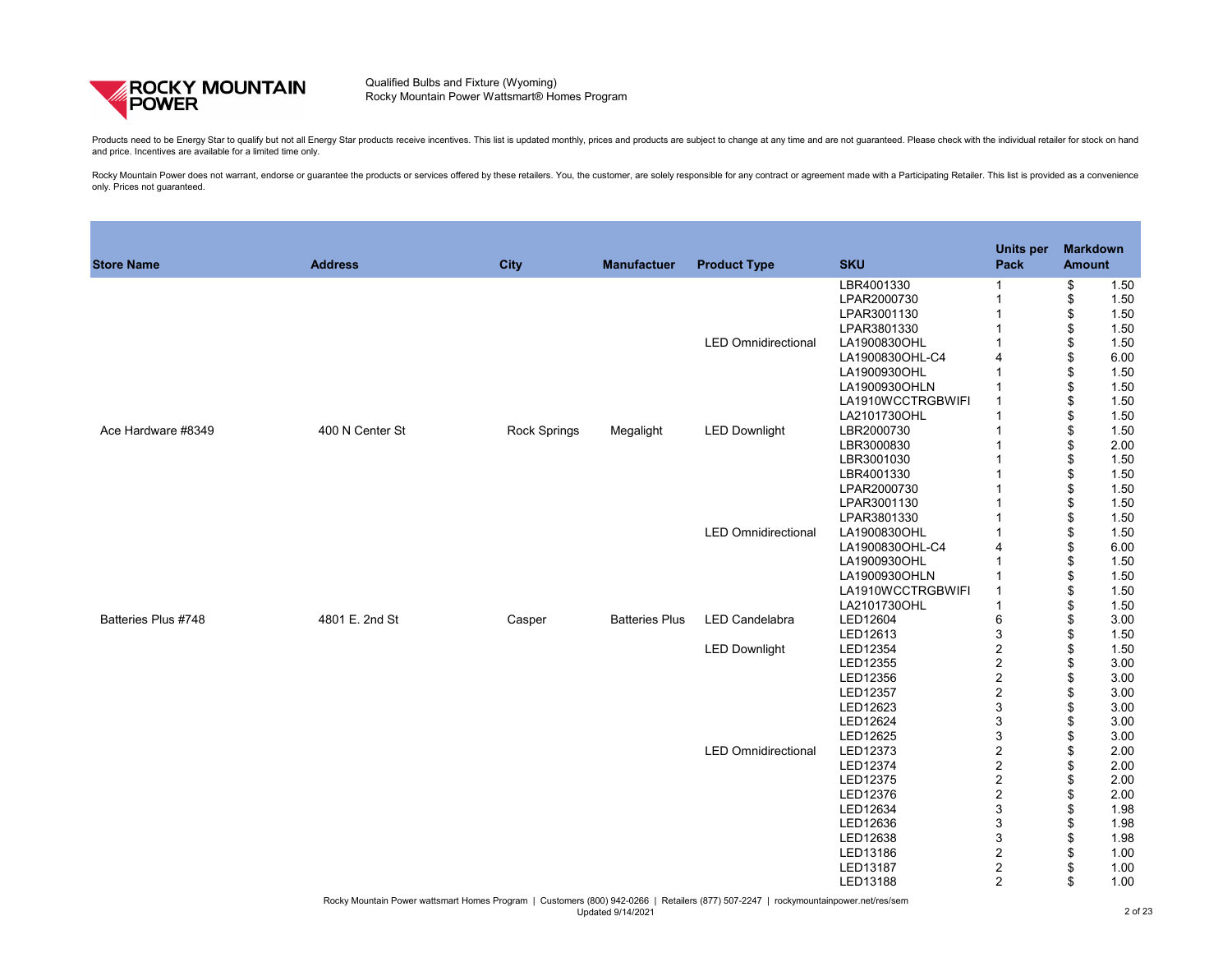

Products need to be Energy Star to qualify but not all Energy Star products receive incentives. This list is updated monthly, prices and products are subject to change at any time and are not guaranteed. Please check with and price. Incentives are available for a limited time only.

Rocky Mountain Power does not warrant, endorse or guarantee the products or services offered by these retailers. You, the customer, are solely responsible for any contract or agreement made with a Participating Retailer. T only. Prices not guaranteed.

| <b>Store Name</b> | <b>Address</b>        | <b>City</b>         | <b>Manufactuer</b> | <b>Product Type</b>        | <b>SKU</b> | <b>Units per</b><br><b>Pack</b> | <b>Amount</b> | <b>Markdown</b> |
|-------------------|-----------------------|---------------------|--------------------|----------------------------|------------|---------------------------------|---------------|-----------------|
|                   |                       |                     | <b>Duracell</b>    | <b>LED Candelabra</b>      | LED11813   | 2                               | \$            | 2.00            |
|                   |                       |                     |                    | <b>LED Downlight</b>       | LED11698   |                                 |               | 2.00            |
|                   |                       |                     |                    |                            | LED11809   |                                 |               | 2.00            |
|                   |                       |                     |                    |                            | LED11810   |                                 |               | 2.00            |
|                   |                       |                     |                    | <b>LED Omnidirectional</b> | LED11822   |                                 |               | 2.00            |
| Dollar Tree #2891 | 2601 Foothill Blvd    | <b>Rock Springs</b> | <b>Dollar</b>      | <b>LED Omnidirectional</b> | 257349     |                                 |               | 1.25            |
|                   |                       |                     |                    |                            | 275533     |                                 |               | 1.50            |
| Dollar Tree #3288 | 2101 East 12th Street | Casper              | Dollar             | <b>LED Omnidirectional</b> | 257349     |                                 |               | 1.25            |
|                   |                       |                     |                    |                            | 275533     |                                 |               | 1.50            |
| Dollar Tree #3851 | 4045 Cy Ave           | Casper              | <b>Dollar</b>      | <b>LED Omnidirectional</b> | 257349     |                                 |               | 1.25            |
|                   |                       |                     |                    |                            | 275533     |                                 |               | 1.50            |
| Dollar Tree #4544 | 524 Front St #1       | Evanston            | Dollar             | <b>LED Omnidirectional</b> | 257349     |                                 |               | 1.25            |
|                   |                       |                     |                    |                            | 275533     |                                 |               | 1.50            |
| Dollar Tree #5266 | 2201 E Cedar St Ste F | Rawlins             | <b>Dollar</b>      | <b>LED Omnidirectional</b> | 257349     |                                 |               | 1.25            |
|                   |                       |                     |                    |                            | 275533     |                                 |               | 1.50            |
| Home Depot #6001  | 4900 E 2nd St         | Casper              | Commercial         | <b>LED Fixture</b>         | 1001306780 |                                 |               | 1.00            |
|                   |                       |                     |                    |                            | 1001306805 |                                 |               | 1.00            |
|                   |                       |                     | Cooper             | <b>LED Fixture</b>         | 1000013522 |                                 |               | 1.00            |
|                   |                       |                     |                    |                            | 1000017621 |                                 |               | 1.00            |
|                   |                       |                     |                    |                            | 1002217002 |                                 |               | 4.00            |

|                            | <b>SKU</b>      | <b>Units per</b><br><b>Pack</b> | <b>Amount</b>    | <b>Markdown</b> |
|----------------------------|-----------------|---------------------------------|------------------|-----------------|
| roduct Type                |                 |                                 |                  |                 |
| <b>LED Candelabra</b>      | LED11813        | 2                               | \$               | 2.00            |
| <b>LED Downlight</b>       | LED11698        | $\overline{2}$                  | \$               | 2.00            |
|                            | LED11809        | $\overline{2}$                  | \$               | 2.00            |
|                            | LED11810        | $\overline{2}$                  | \$               | 2.00            |
| <b>LED Omnidirectional</b> | <b>LED11822</b> | $\overline{2}$                  |                  | 2.00            |
| <b>LED Omnidirectional</b> | 257349          | 1                               |                  | 1.25            |
|                            | 275533          | 1                               | <b>おおままままままま</b> | 1.50            |
| <b>LED Omnidirectional</b> | 257349          | 1                               |                  | 1.25            |
|                            | 275533          | 1                               |                  | 1.50            |
| <b>LED Omnidirectional</b> | 257349          | 1                               |                  | 1.25            |
|                            | 275533          | 1                               |                  | 1.50            |
| <b>LED Omnidirectional</b> | 257349          | 1                               |                  | 1.25            |
|                            | 275533          | 1                               |                  | 1.50            |
| <b>LED Omnidirectional</b> | 257349          | 1                               |                  | 1.25            |
|                            | 275533          | 1                               |                  | 1.50            |
| <b>LED Fixture</b>         | 1001306780      | 1                               |                  | 1.00            |
|                            | 1001306805      | 1                               |                  | 1.00            |
| <b>LED Fixture</b>         | 1000013522      | 1                               | \$\$\$           | 1.00            |
|                            | 1000017621      | 1                               |                  | 1.00            |
|                            | 1002217002      | 4                               | \$               | 4.00            |
|                            | 1003021644      | 1                               | \$\$\$\$         | 1.00            |
|                            | 1003021686      | 1                               |                  | 1.00            |
|                            | 1003021687      | 1                               |                  | 1.00            |
|                            | 1003109573      | 1                               |                  | 1.00            |
|                            | 1003109574      | 1                               | \$\$             | 1.00            |
|                            | 1003174558      | 1                               |                  | 1.00            |
|                            | 1003254539      | 1                               |                  | 1.00            |
|                            | 1003254540      | 1                               | \$               | 1.00            |
|                            | 1003325265      | 1                               | \$               | 1.00            |
|                            | 1003325267      | 1                               | \$               | 1.00            |
|                            | 1003325268      | 1                               | \$               | 1.00            |
|                            | 1003325269      | 1                               |                  | 1.00            |
|                            | 1003325270      | 1                               | \$<br>\$         | 1.00            |
|                            | 1003401295      | 1                               |                  | 1.00            |
|                            | 1003401296      | 1                               | \$\$             | 1.00            |
|                            | 1003569445      | 1                               |                  | 1.00            |
|                            | 1003576016      | 1                               |                  | 1.00            |
|                            | 1003621968      | 1                               | \$               | 1.00            |
|                            | 1003800954      | 1                               |                  | 1.00            |
|                            | 1003982250      | 1                               | \$               | 1.00            |
|                            | 1004436632      | 1                               | \$               | 1.00            |
|                            | 1004484026      | 1                               | \$               | 1.00            |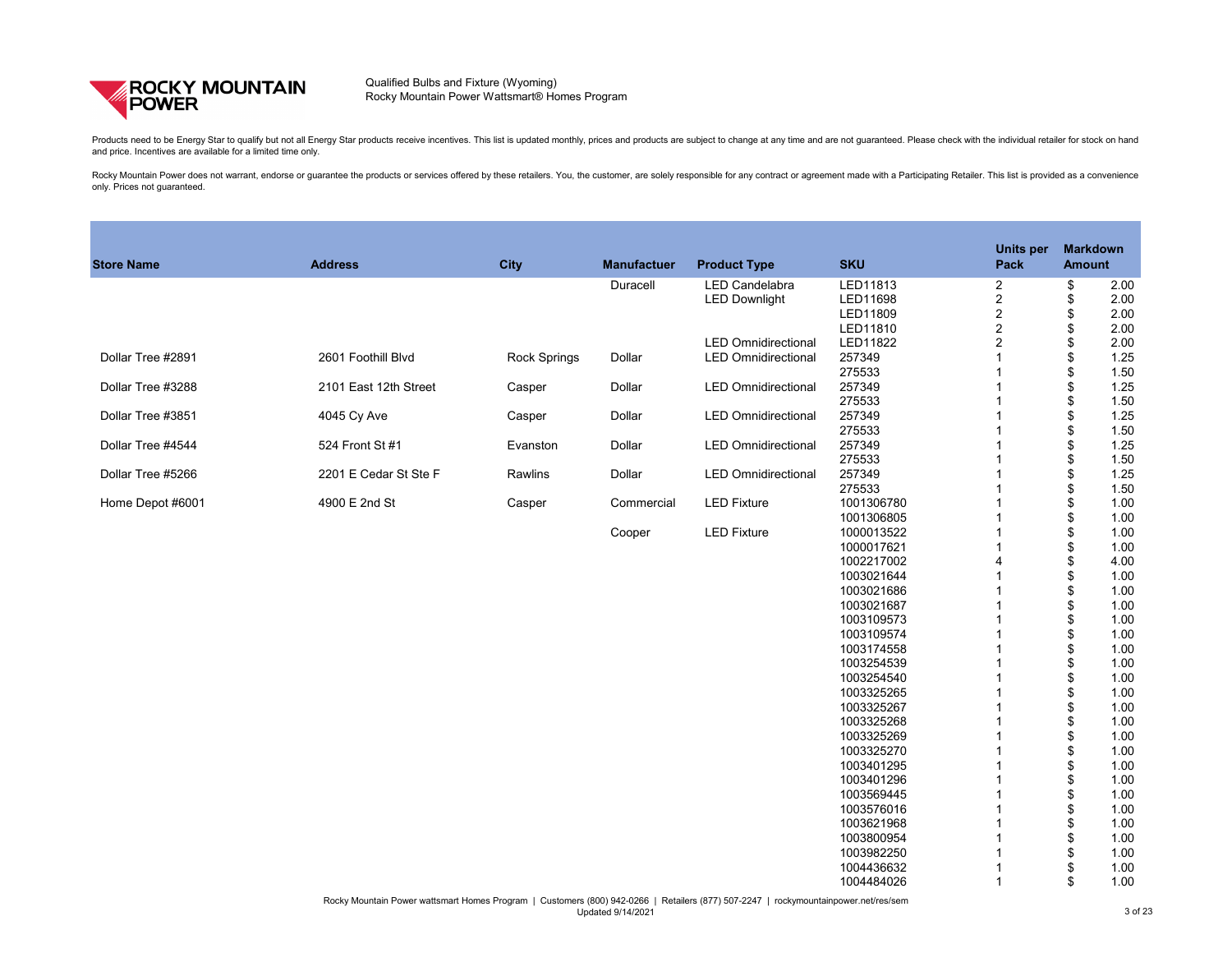

Products need to be Energy Star to qualify but not all Energy Star products receive incentives. This list is updated monthly, prices and products are subject to change at any time and are not guaranteed. Please check with and price. Incentives are available for a limited time only.

| <b>Store Name</b> | <b>Address</b> | <b>City</b> | <b>Manufactuer</b> | <b>Product Type</b>                                                                                                                 | <b>SKU</b> | <b>Units per</b><br><b>Pack</b> | <b>Amount</b>              | <b>Markdown</b> |
|-------------------|----------------|-------------|--------------------|-------------------------------------------------------------------------------------------------------------------------------------|------------|---------------------------------|----------------------------|-----------------|
|                   |                |             |                    |                                                                                                                                     | 1004484033 |                                 | \$                         | 1.00            |
|                   |                |             |                    |                                                                                                                                     | 1004521645 | $\,6$                           | $\boldsymbol{\theta}$      | 6.00            |
|                   |                |             |                    |                                                                                                                                     | 1004807035 | 4                               | \$                         | 4.00            |
|                   |                |             |                    |                                                                                                                                     | 1004813932 |                                 | \$                         | 1.00            |
|                   |                |             |                    |                                                                                                                                     | 1004813976 |                                 | \$                         | 1.00            |
|                   |                |             |                    |                                                                                                                                     | 1004851177 |                                 | \$                         | 1.00            |
|                   |                |             |                    |                                                                                                                                     | 1004851178 |                                 | \$                         | 1.00            |
|                   |                |             |                    |                                                                                                                                     | 1005519734 |                                 | \$                         | 1.00            |
|                   |                |             |                    |                                                                                                                                     | 1005519738 |                                 | \$                         | 1.00            |
|                   |                |             |                    |                                                                                                                                     | 1005519739 |                                 | \$                         | 1.00            |
|                   |                |             |                    |                                                                                                                                     | 1005519781 |                                 | \$                         | 1.00            |
|                   |                |             |                    |                                                                                                                                     | 1005519796 |                                 | \$                         | 1.00            |
|                   |                |             |                    |                                                                                                                                     | 1005874508 |                                 | \$                         | 1.00            |
|                   |                |             | Cordelia           | <b>LED Fixture</b>                                                                                                                  | 1000053218 |                                 | \$                         | 1.00            |
|                   |                |             |                    |                                                                                                                                     | 1000053226 |                                 | \$                         | 1.00            |
|                   |                |             |                    |                                                                                                                                     | 1000053230 |                                 | \$                         | 1.00            |
|                   |                |             |                    |                                                                                                                                     | 1000639096 |                                 | \$                         | 1.00            |
|                   |                |             |                    |                                                                                                                                     | 1003240056 |                                 | \$                         | 1.00            |
|                   |                |             |                    |                                                                                                                                     | 1003240066 |                                 | \$                         | 1.00            |
|                   |                |             |                    |                                                                                                                                     | 204960     |                                 | \$                         | 1.00            |
|                   |                |             | Cree               | <b>LED Candelabra</b>                                                                                                               | 1003004376 | $\overline{c}$                  | \$                         | 1.00            |
|                   |                |             |                    |                                                                                                                                     | 1003005642 | $\overline{c}$                  | \$                         | 1.00            |
|                   |                |             |                    |                                                                                                                                     | 1004852966 | $\overline{2}$                  | $\boldsymbol{\theta}$      | 1.00            |
|                   |                |             |                    |                                                                                                                                     | 1004871333 | $\overline{2}$                  | \$                         | 1.00            |
|                   |                |             |                    | <b>LED Downlight</b>                                                                                                                | 1003004378 |                                 | \$                         | 1.50            |
|                   |                |             |                    |                                                                                                                                     | 1003005626 |                                 | $\boldsymbol{\mathsf{\$}}$ | 1.50            |
|                   |                |             |                    |                                                                                                                                     | 1003005627 |                                 |                            | 1.50            |
|                   |                |             |                    |                                                                                                                                     | 1003005628 |                                 | \$                         | 1.50            |
|                   |                |             |                    |                                                                                                                                     | 1003005634 | $\overline{2}$                  | \$                         | 2.00            |
|                   |                |             |                    |                                                                                                                                     | 1003005635 |                                 | \$                         | 1.50            |
|                   |                |             |                    |                                                                                                                                     | 1003005636 |                                 |                            | 1.50            |
|                   |                |             |                    |                                                                                                                                     | 1003005637 |                                 | \$                         | 1.50            |
|                   |                |             |                    |                                                                                                                                     | 1003005640 | $\overline{2}$                  | $\boldsymbol{\mathsf{\$}}$ | 2.00            |
|                   |                |             |                    |                                                                                                                                     | 1004018300 |                                 | \$                         | 1.50            |
|                   |                |             |                    |                                                                                                                                     | 1004852969 |                                 |                            | 1.50            |
|                   |                |             |                    |                                                                                                                                     | 1004852971 |                                 |                            | 1.50            |
|                   |                |             |                    |                                                                                                                                     | 1004871621 |                                 |                            | 1.50            |
|                   |                |             |                    | <b>LED Omnidirectional</b>                                                                                                          | 1003004371 |                                 | $\boldsymbol{\mathsf{\$}}$ | 1.00            |
|                   |                |             |                    |                                                                                                                                     | 1003004374 | $\overline{2}$                  | \$                         | 2.00            |
|                   |                |             |                    |                                                                                                                                     | 1003004712 | $\mathbf 2$                     | \$                         | 1.00            |
|                   |                |             |                    |                                                                                                                                     | 1003005108 | $\overline{c}$                  | \$                         | 1.00            |
|                   |                |             |                    |                                                                                                                                     | 1003005113 | $\overline{2}$                  | $\boldsymbol{\mathsf{S}}$  | 2.00            |
|                   |                |             | Updated 9/14/2021  | Rocky Mountain Power wattsmart Homes Program   Customers (800) 942-0266   Retailers (877) 507-2247   rockymountainpower.net/res/sem |            |                                 |                            | 4 of 23         |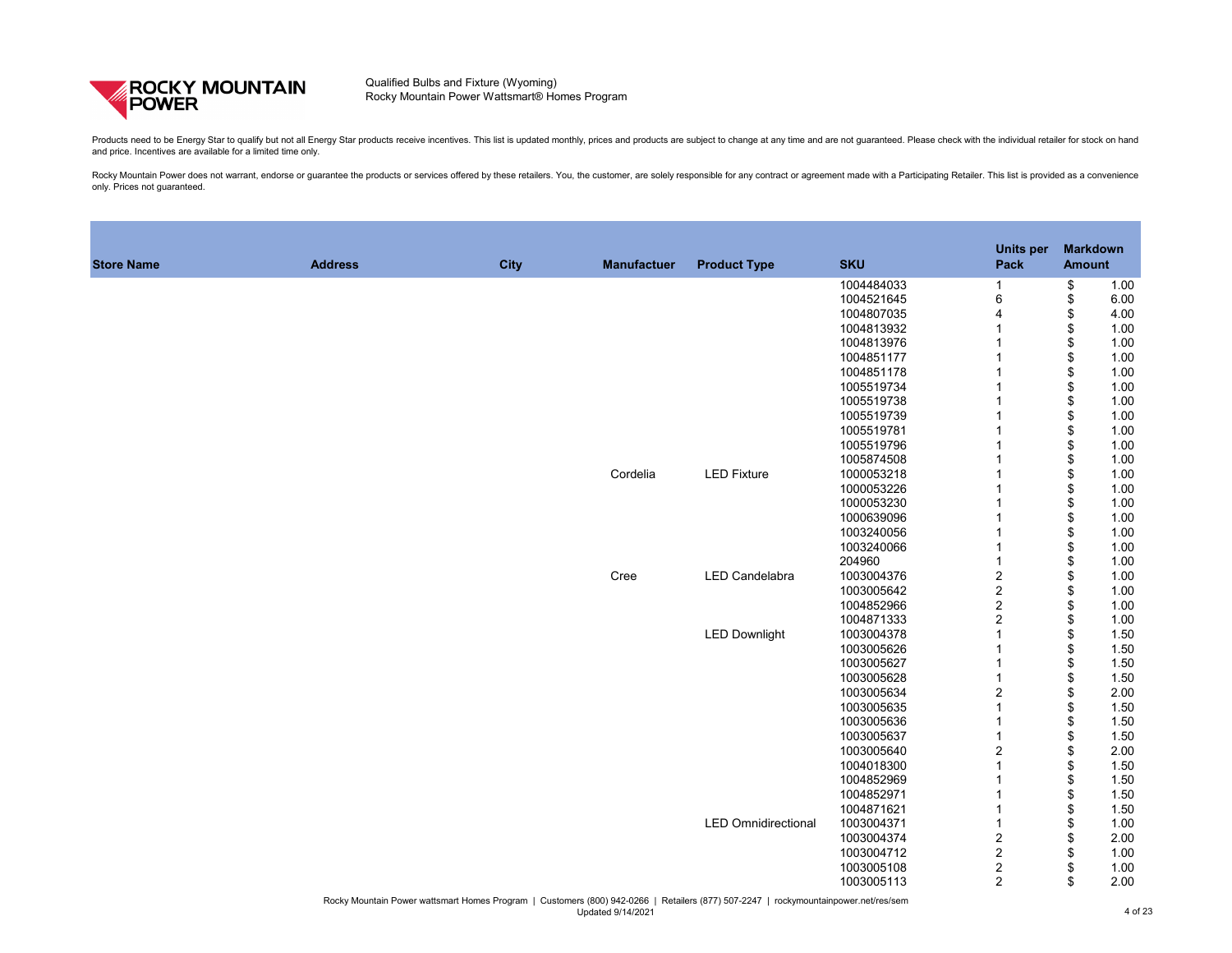

Products need to be Energy Star to qualify but not all Energy Star products receive incentives. This list is updated monthly, prices and products are subject to change at any time and are not guaranteed. Please check with and price. Incentives are available for a limited time only.

| <b>Store Name</b> | <b>Address</b> | <b>City</b> | <b>Manufactuer</b>                   | <b>Product Type</b>   | <b>SKU</b> | <b>Units per</b><br><b>Pack</b> | <b>Markdown</b><br><b>Amount</b> |      |
|-------------------|----------------|-------------|--------------------------------------|-----------------------|------------|---------------------------------|----------------------------------|------|
|                   |                |             |                                      |                       | 1003005157 |                                 | \$                               | 1.00 |
|                   |                |             |                                      |                       | 1004852967 |                                 | \$                               | 1.00 |
|                   |                |             |                                      |                       | 1004852968 |                                 | \$                               | 1.00 |
|                   |                |             |                                      |                       | 1004871616 |                                 |                                  | 1.50 |
|                   |                |             |                                      |                       | 1004871623 |                                 |                                  | 1.50 |
|                   |                |             | <b>GVL</b>                           | <b>LED Candelabra</b> | 1004310001 | $\mathfrak{S}$                  |                                  | 1.50 |
|                   |                |             |                                      |                       | 1004886999 | $\mathsf 3$                     |                                  | 1.50 |
|                   |                |             |                                      |                       | 1004887471 | $\mathfrak{S}$                  |                                  | 1.50 |
|                   |                |             |                                      |                       | 1004887586 | $\mathfrak{S}$                  |                                  | 1.50 |
|                   |                |             |                                      |                       | 1004892332 | $\mathfrak{S}$                  |                                  | 3.00 |
|                   |                |             |                                      |                       | 1004892334 | $\mathfrak{S}$                  |                                  | 3.00 |
|                   |                |             |                                      |                       | 1004892335 | $\mathsf 3$                     |                                  | 1.50 |
|                   |                |             |                                      |                       | 1004892336 | $\mathsf 3$                     |                                  | 1.50 |
|                   |                |             |                                      |                       | 1004892337 | $\mathfrak{S}$                  |                                  | 3.00 |
|                   |                |             |                                      | <b>LED Globe</b>      | 1004309990 | $\mathfrak{S}$                  |                                  | 1.50 |
|                   |                |             |                                      |                       | 1004309991 | $\mathfrak{S}$                  |                                  | 1.50 |
|                   |                |             |                                      |                       | 1004309995 | $\mathsf 3$                     |                                  | 3.00 |
|                   |                |             |                                      |                       | 1004310025 | $\mathsf 3$                     |                                  | 1.50 |
|                   |                |             |                                      |                       | 1004733120 | $\mathfrak{S}$                  |                                  | 1.50 |
|                   |                |             |                                      |                       | 1004733129 | $\mathfrak{S}$                  |                                  | 1.50 |
|                   |                |             |                                      |                       | 1004886952 | $\mathfrak{S}$                  |                                  | 1.50 |
|                   |                |             |                                      |                       | 1004887038 | $\mathsf 3$                     |                                  | 1.50 |
|                   |                |             |                                      |                       | 1005183177 | $\mathsf 3$                     |                                  | 1.50 |
|                   |                |             |                                      |                       | 1005183178 | $\mathfrak{S}$                  |                                  | 1.50 |
|                   |                |             |                                      |                       | 1005183179 | $\mathfrak{S}$                  |                                  | 1.50 |
|                   |                |             |                                      |                       | 1005183182 | $\mathfrak{S}$                  |                                  | 1.50 |
|                   |                |             |                                      |                       | 1005183183 | $\ensuremath{\mathsf{3}}$       |                                  | 1.50 |
|                   |                |             |                                      |                       | 1005183185 | 3                               |                                  | 1.50 |
|                   |                |             |                                      |                       | 1005183186 | $\mathfrak{S}$                  | \$                               | 1.50 |
|                   |                |             |                                      |                       | 1005183189 | $\mathfrak{S}$                  |                                  | 1.50 |
|                   |                |             | Hampton                              | <b>LED Fixture</b>    | 1000021219 |                                 |                                  | 1.00 |
|                   |                |             |                                      |                       | 1000021230 |                                 |                                  | 1.00 |
|                   |                |             |                                      |                       | 1000639986 |                                 |                                  | 1.00 |
|                   |                |             |                                      |                       | 1000640737 |                                 |                                  | 1.00 |
|                   |                |             |                                      |                       | 1000640809 |                                 |                                  | 1.00 |
|                   |                |             |                                      |                       | 1001715177 |                                 |                                  | 1.00 |
|                   |                |             |                                      |                       | 1001715211 |                                 |                                  | 1.00 |
|                   |                |             | Leedarson                            | LED 3-Way             | 1001654090 | $\overline{c}$                  |                                  | 2.00 |
|                   |                |             |                                      |                       | 1001654095 |                                 |                                  | 2.00 |
|                   |                |             |                                      | <b>LED Downlight</b>  | 1001653667 | $\frac{2}{2}$                   |                                  | 2.00 |
|                   |                |             |                                      |                       | 1001653675 | $\overline{c}$                  |                                  | 2.00 |
|                   |                |             |                                      |                       | 1001654080 | $\overline{2}$                  | $\mathfrak{L}$                   | 3.00 |
|                   |                |             | $(0.00)$ $0.42$ $0.26$ $1$ $D0$ $D0$ | $(077)$ $E07$ $221$   |            |                                 |                                  |      |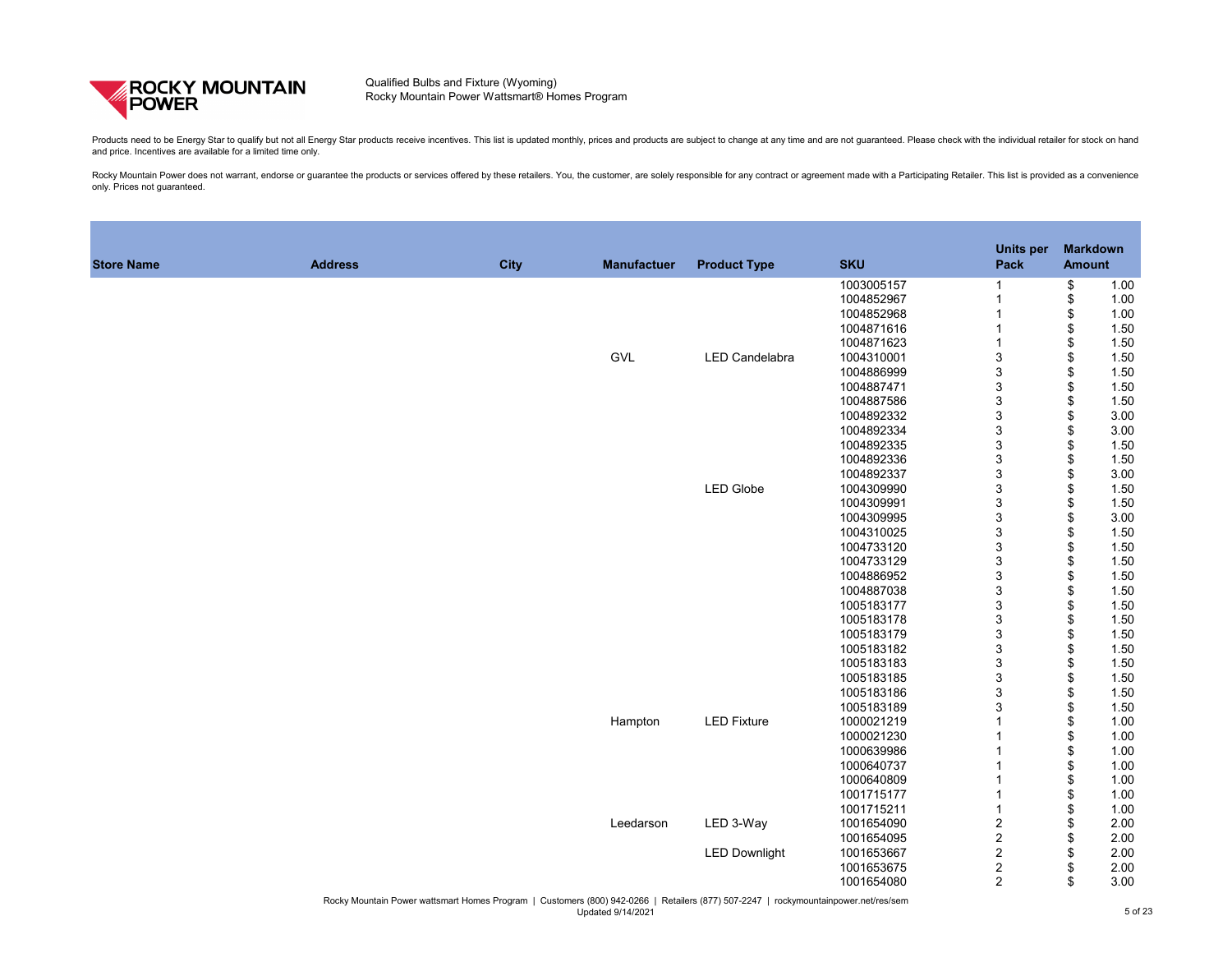

Products need to be Energy Star to qualify but not all Energy Star products receive incentives. This list is updated monthly, prices and products are subject to change at any time and are not guaranteed. Please check with and price. Incentives are available for a limited time only.

| <b>Store Name</b> | <b>Address</b>     | <b>City</b>         | <b>Manufactuer</b> | <b>Product Type</b>                                                                                                                 | <b>SKU</b> | <b>Units per</b><br><b>Pack</b> | <b>Amount</b>         | <b>Markdown</b> |
|-------------------|--------------------|---------------------|--------------------|-------------------------------------------------------------------------------------------------------------------------------------|------------|---------------------------------|-----------------------|-----------------|
|                   |                    |                     |                    |                                                                                                                                     | 1001654087 | $\overline{2}$                  | \$                    | 3.00            |
|                   |                    |                     |                    |                                                                                                                                     | 1001654131 | $\overline{c}$                  | \$                    | 3.00            |
|                   |                    |                     |                    |                                                                                                                                     | 1001654137 | $\overline{c}$                  | \$                    | 1.50            |
|                   |                    |                     |                    |                                                                                                                                     | 1001654138 | $\overline{2}$                  | \$                    | 1.50            |
|                   |                    |                     |                    |                                                                                                                                     | 1004532871 | $\overline{2}$                  | \$                    | 2.00            |
|                   |                    |                     |                    |                                                                                                                                     | 1006248216 | $\overline{c}$                  | \$                    | 2.00            |
|                   |                    |                     |                    |                                                                                                                                     | 1006248217 | $\overline{c}$                  | \$                    | 3.00            |
|                   |                    |                     |                    |                                                                                                                                     | 1006248218 | $\overline{c}$                  | \$                    | 2.00            |
|                   |                    |                     |                    |                                                                                                                                     | 1006248222 | $\overline{2}$                  | \$                    | 3.00            |
|                   |                    |                     |                    |                                                                                                                                     | 1006248283 | $\overline{2}$                  | \$                    | 1.50            |
|                   |                    |                     |                    |                                                                                                                                     | 1006248284 | $\overline{2}$                  | \$                    | 1.50            |
|                   |                    |                     |                    | <b>LED Omnidirectional</b>                                                                                                          | 1001370336 | 4                               | \$                    | 2.00            |
|                   |                    |                     |                    |                                                                                                                                     | 1001370351 | 4                               | \$                    | 2.00            |
|                   |                    |                     |                    |                                                                                                                                     | 1001370384 | 4                               | \$                    | 4.00            |
|                   |                    |                     |                    |                                                                                                                                     | 1001370396 | 4                               | \$                    | 4.00            |
|                   |                    |                     |                    |                                                                                                                                     | 1001370398 | 4                               | \$                    | 4.00            |
|                   |                    |                     |                    |                                                                                                                                     | 1001653683 | $\overline{c}$                  | \$                    | 2.00            |
|                   |                    |                     |                    |                                                                                                                                     | 1001653693 | $\overline{c}$                  | \$                    | 2.00            |
|                   |                    |                     |                    |                                                                                                                                     | 1001654075 | $\overline{2}$                  | \$                    | 2.00            |
|                   |                    |                     |                    |                                                                                                                                     | 1001654076 | $\overline{c}$                  | \$                    | 2.00            |
|                   |                    |                     |                    |                                                                                                                                     | 1002338665 | $\overline{2}$                  | \$                    | 2.00            |
|                   |                    |                     |                    |                                                                                                                                     | 1002439125 | $\overline{2}$                  | \$                    | 2.00            |
|                   |                    |                     |                    |                                                                                                                                     | 1002459555 | 4                               | \$                    | 2.00            |
|                   |                    |                     |                    |                                                                                                                                     | 1002459562 | 4                               | \$                    | 2.00            |
|                   |                    |                     |                    |                                                                                                                                     | 1002459573 | 4                               | \$                    | 2.00            |
|                   |                    |                     |                    |                                                                                                                                     | 1002459588 | 4                               | \$                    | 2.00            |
|                   |                    |                     |                    |                                                                                                                                     | 1002861383 | 4                               | \$                    | 2.00            |
|                   |                    |                     |                    |                                                                                                                                     | 1004225587 | 4                               | \$                    | 2.00            |
|                   |                    |                     |                    |                                                                                                                                     | 1004532874 | $\overline{2}$                  | \$                    | 2.00            |
| Home Depot #6003  | 1925 Foothill Blvd | <b>Rock Springs</b> | Commercial         | <b>LED Fixture</b>                                                                                                                  | 1001306780 |                                 | \$                    | 1.00            |
|                   |                    |                     |                    |                                                                                                                                     | 1001306805 |                                 | \$                    | 1.00            |
|                   |                    |                     | Cooper             | <b>LED Fixture</b>                                                                                                                  | 1000013522 |                                 |                       | 1.00            |
|                   |                    |                     |                    |                                                                                                                                     | 1000017621 |                                 |                       | 1.00            |
|                   |                    |                     |                    |                                                                                                                                     | 1002217002 |                                 |                       | 4.00            |
|                   |                    |                     |                    |                                                                                                                                     | 1003021644 |                                 |                       | 1.00            |
|                   |                    |                     |                    |                                                                                                                                     | 1003021686 |                                 | \$                    | 1.00            |
|                   |                    |                     |                    |                                                                                                                                     | 1003021687 |                                 |                       | 1.00            |
|                   |                    |                     |                    |                                                                                                                                     | 1003109573 |                                 | \$                    | 1.00            |
|                   |                    |                     |                    |                                                                                                                                     | 1003109574 |                                 |                       | 1.00            |
|                   |                    |                     |                    |                                                                                                                                     | 1003174558 |                                 | \$                    | 1.00            |
|                   |                    |                     |                    |                                                                                                                                     | 1003254539 |                                 | \$                    | 1.00            |
|                   |                    |                     |                    |                                                                                                                                     | 1003254540 |                                 | $\boldsymbol{\theta}$ | 1.00            |
|                   |                    |                     | Updated 9/14/2021  | Rocky Mountain Power wattsmart Homes Program   Customers (800) 942-0266   Retailers (877) 507-2247   rockymountainpower.net/res/sem |            |                                 |                       | 6 of 23         |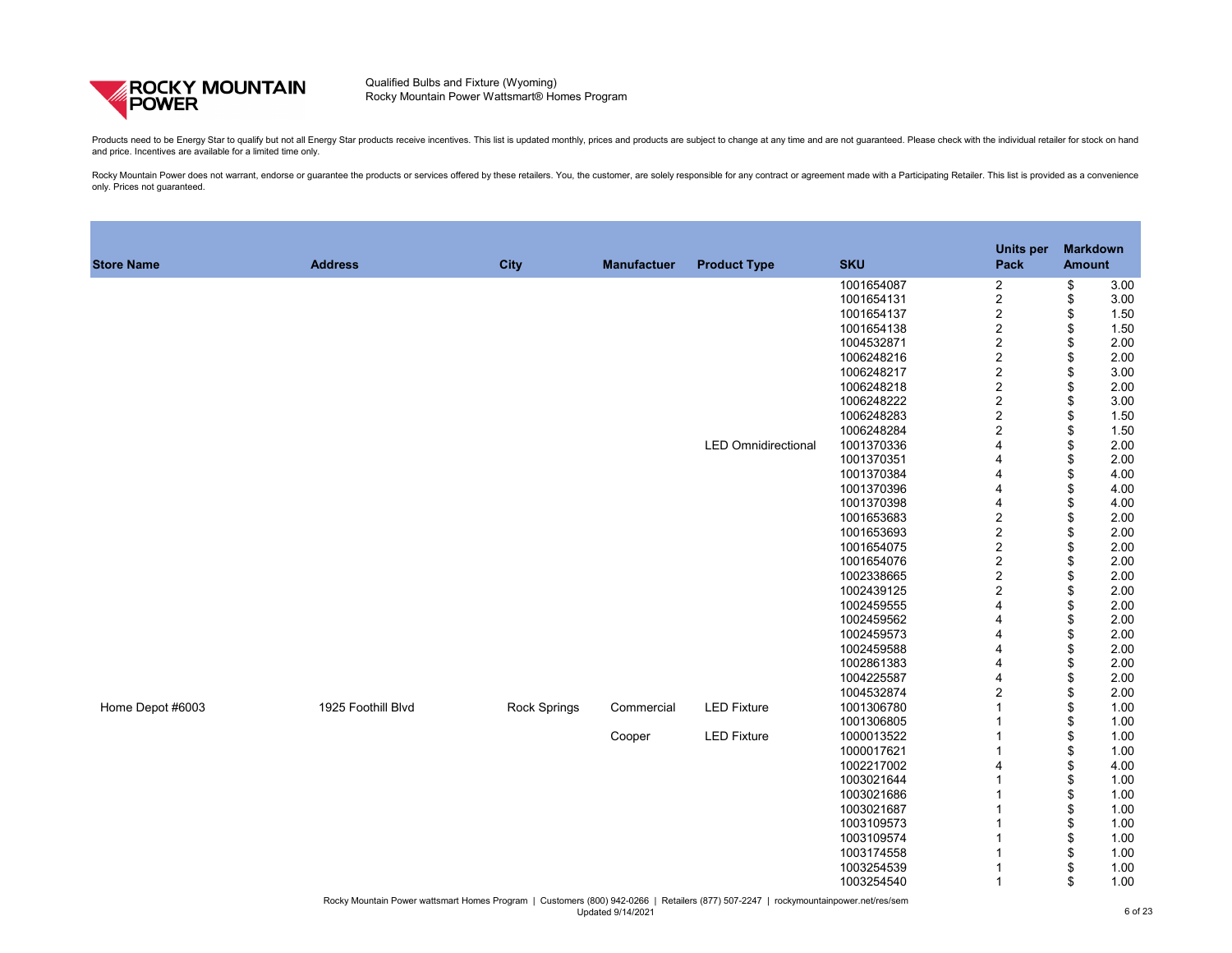

Products need to be Energy Star to qualify but not all Energy Star products receive incentives. This list is updated monthly, prices and products are subject to change at any time and are not guaranteed. Please check with and price. Incentives are available for a limited time only.

| <b>Store Name</b> | <b>Address</b> | <b>City</b> | <b>Manufactuer</b> | <b>Product Type</b>   | <b>SKU</b> | <b>Units per</b><br><b>Pack</b> | <b>Markdown</b><br><b>Amount</b> |
|-------------------|----------------|-------------|--------------------|-----------------------|------------|---------------------------------|----------------------------------|
|                   |                |             |                    |                       | 1003325265 |                                 | 1.00<br>\$                       |
|                   |                |             |                    |                       | 1003325267 |                                 | \$<br>1.00                       |
|                   |                |             |                    |                       | 1003325268 |                                 | 1.00<br>\$                       |
|                   |                |             |                    |                       | 1003325269 |                                 | 1.00                             |
|                   |                |             |                    |                       | 1003325270 |                                 | 1.00                             |
|                   |                |             |                    |                       | 1003401295 |                                 | 1.00                             |
|                   |                |             |                    |                       | 1003401296 |                                 | 1.00                             |
|                   |                |             |                    |                       | 1003569445 |                                 | 1.00<br>\$                       |
|                   |                |             |                    |                       | 1003576016 |                                 | 1.00                             |
|                   |                |             |                    |                       | 1003621968 |                                 | 1.00                             |
|                   |                |             |                    |                       | 1003800954 |                                 | 1.00                             |
|                   |                |             |                    |                       | 1003982250 |                                 | 1.00                             |
|                   |                |             |                    |                       | 1004436632 |                                 | 1.00<br>\$                       |
|                   |                |             |                    |                       | 1004484026 |                                 | 1.00                             |
|                   |                |             |                    |                       | 1004484033 |                                 | 1.00                             |
|                   |                |             |                    |                       | 1004521645 | 6                               | 6.00                             |
|                   |                |             |                    |                       | 1004807035 | 4                               | 4.00                             |
|                   |                |             |                    |                       | 1004813932 |                                 | 1.00                             |
|                   |                |             |                    |                       | 1004813976 |                                 | 1.00                             |
|                   |                |             |                    |                       | 1004851177 |                                 | 1.00                             |
|                   |                |             |                    |                       | 1004851178 |                                 | 1.00                             |
|                   |                |             |                    |                       | 1005519734 |                                 | 1.00                             |
|                   |                |             |                    |                       | 1005519738 |                                 | 1.00                             |
|                   |                |             |                    |                       | 1005519739 |                                 | 1.00                             |
|                   |                |             |                    |                       | 1005519781 |                                 | 1.00                             |
|                   |                |             |                    |                       | 1005519796 |                                 | 1.00                             |
|                   |                |             |                    |                       | 1005874508 |                                 | 1.00                             |
|                   |                |             | Cordelia           | <b>LED Fixture</b>    | 1000053218 |                                 | 1.00                             |
|                   |                |             |                    |                       | 1000053226 |                                 | 1.00<br>\$                       |
|                   |                |             |                    |                       | 1000053230 |                                 | 1.00                             |
|                   |                |             |                    |                       | 1000639096 |                                 | 1.00                             |
|                   |                |             |                    |                       | 1003240056 |                                 | 1.00                             |
|                   |                |             |                    |                       | 1003240066 |                                 | 1.00                             |
|                   |                |             |                    |                       | 204960     |                                 | 1.00                             |
|                   |                |             | Cree               | <b>LED Candelabra</b> | 1003004376 | $\overline{2}$                  | 1.00                             |
|                   |                |             |                    |                       | 1003005642 | $\overline{c}$                  | 1.00                             |
|                   |                |             |                    |                       | 1004852966 | $\overline{2}$                  | 1.00                             |
|                   |                |             |                    |                       | 1004871333 | $\overline{2}$                  | 1.00                             |
|                   |                |             |                    | <b>LED Downlight</b>  | 1003004378 |                                 | 1.50                             |
|                   |                |             |                    |                       | 1003005626 |                                 | 1.50                             |
|                   |                |             |                    |                       | 1003005627 |                                 | 1.50                             |
|                   |                |             |                    |                       | 1003005628 |                                 | 1.50                             |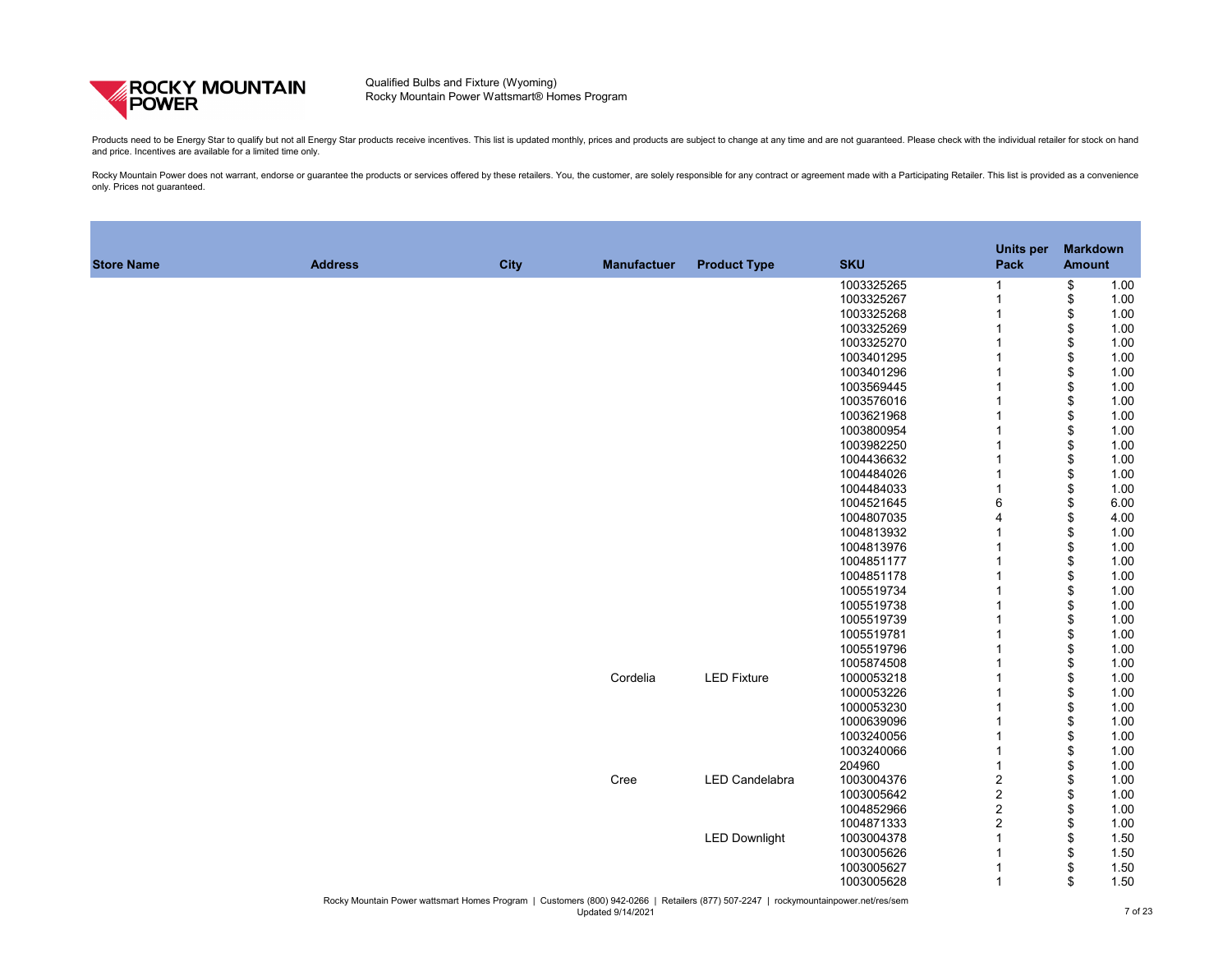

Products need to be Energy Star to qualify but not all Energy Star products receive incentives. This list is updated monthly, prices and products are subject to change at any time and are not guaranteed. Please check with and price. Incentives are available for a limited time only.

| <b>Store Name</b> | <b>Address</b> | <b>City</b> | <b>Manufactuer</b> | <b>Product Type</b>                                                                                                                 | <b>SKU</b> | <b>Units per</b><br><b>Pack</b>  | <b>Markdown</b><br><b>Amount</b> |      |
|-------------------|----------------|-------------|--------------------|-------------------------------------------------------------------------------------------------------------------------------------|------------|----------------------------------|----------------------------------|------|
|                   |                |             |                    |                                                                                                                                     | 1003005634 | $\overline{2}$                   | \$                               | 2.00 |
|                   |                |             |                    |                                                                                                                                     | 1003005635 |                                  | \$                               | 1.50 |
|                   |                |             |                    |                                                                                                                                     | 1003005636 |                                  |                                  | 1.50 |
|                   |                |             |                    |                                                                                                                                     | 1003005637 |                                  |                                  | 1.50 |
|                   |                |             |                    |                                                                                                                                     | 1003005640 | $\overline{2}$                   |                                  | 2.00 |
|                   |                |             |                    |                                                                                                                                     | 1004018300 |                                  |                                  | 1.50 |
|                   |                |             |                    |                                                                                                                                     | 1004852969 |                                  |                                  | 1.50 |
|                   |                |             |                    |                                                                                                                                     | 1004852971 |                                  |                                  | 1.50 |
|                   |                |             |                    |                                                                                                                                     | 1004871621 |                                  |                                  | 1.50 |
|                   |                |             |                    | <b>LED Omnidirectional</b>                                                                                                          | 1003004371 |                                  |                                  | 1.00 |
|                   |                |             |                    |                                                                                                                                     | 1003004374 | $\overline{c}$                   |                                  | 2.00 |
|                   |                |             |                    |                                                                                                                                     | 1003004712 |                                  |                                  | 1.00 |
|                   |                |             |                    |                                                                                                                                     | 1003005108 | $\overline{c}$<br>$\overline{2}$ |                                  |      |
|                   |                |             |                    |                                                                                                                                     |            |                                  |                                  | 1.00 |
|                   |                |             |                    |                                                                                                                                     | 1003005113 | $\overline{2}$                   |                                  | 2.00 |
|                   |                |             |                    |                                                                                                                                     | 1003005157 |                                  |                                  | 1.00 |
|                   |                |             |                    |                                                                                                                                     | 1004852967 |                                  |                                  | 1.00 |
|                   |                |             |                    |                                                                                                                                     | 1004852968 |                                  |                                  | 1.00 |
|                   |                |             |                    |                                                                                                                                     | 1004871616 |                                  | \$                               | 1.50 |
|                   |                |             |                    |                                                                                                                                     | 1004871623 |                                  |                                  | 1.50 |
|                   |                |             | <b>GVL</b>         | <b>LED Candelabra</b>                                                                                                               | 1004310001 | 3                                |                                  | 1.50 |
|                   |                |             |                    |                                                                                                                                     | 1004886999 | $\mathfrak{S}$                   |                                  | 1.50 |
|                   |                |             |                    |                                                                                                                                     | 1004887471 | $\mathfrak{S}$                   |                                  | 1.50 |
|                   |                |             |                    |                                                                                                                                     | 1004887586 | $\sqrt{3}$                       |                                  | 1.50 |
|                   |                |             |                    |                                                                                                                                     | 1004892332 | 3                                |                                  | 3.00 |
|                   |                |             |                    |                                                                                                                                     | 1004892334 | 3                                |                                  | 3.00 |
|                   |                |             |                    |                                                                                                                                     | 1004892335 | 3                                |                                  | 1.50 |
|                   |                |             |                    |                                                                                                                                     | 1004892336 | 3                                |                                  | 1.50 |
|                   |                |             |                    |                                                                                                                                     | 1004892337 | 3                                |                                  | 3.00 |
|                   |                |             |                    | <b>LED Globe</b>                                                                                                                    | 1004309990 | $\mathfrak{S}$                   | \$                               | 1.50 |
|                   |                |             |                    |                                                                                                                                     | 1004309991 | 3                                |                                  | 1.50 |
|                   |                |             |                    |                                                                                                                                     | 1004309995 | 3                                |                                  | 3.00 |
|                   |                |             |                    |                                                                                                                                     | 1004310025 | 3                                |                                  | 1.50 |
|                   |                |             |                    |                                                                                                                                     | 1004733120 | 3                                |                                  | 1.50 |
|                   |                |             |                    |                                                                                                                                     | 1004733129 | 3                                |                                  | 1.50 |
|                   |                |             |                    |                                                                                                                                     | 1004886952 | 3                                |                                  | 1.50 |
|                   |                |             |                    |                                                                                                                                     | 1004887038 | 3                                |                                  | 1.50 |
|                   |                |             |                    |                                                                                                                                     | 1005183177 | 3                                |                                  | 1.50 |
|                   |                |             |                    |                                                                                                                                     | 1005183178 | 3                                |                                  | 1.50 |
|                   |                |             |                    |                                                                                                                                     | 1005183179 | $\mathfrak{S}$                   |                                  | 1.50 |
|                   |                |             |                    |                                                                                                                                     | 1005183182 | $\mathfrak{S}$                   |                                  |      |
|                   |                |             |                    |                                                                                                                                     |            |                                  |                                  | 1.50 |
|                   |                |             |                    |                                                                                                                                     | 1005183183 | $\mathfrak{S}$                   |                                  | 1.50 |
|                   |                |             |                    |                                                                                                                                     | 1005183185 | 3                                | \$                               | 1.50 |
|                   |                |             |                    | Rocky Mountain Power wattsmart Homes Program   Customers (800) 942-0266   Retailers (877) 507-2247   rockymountainpower.net/res/sem |            |                                  |                                  |      |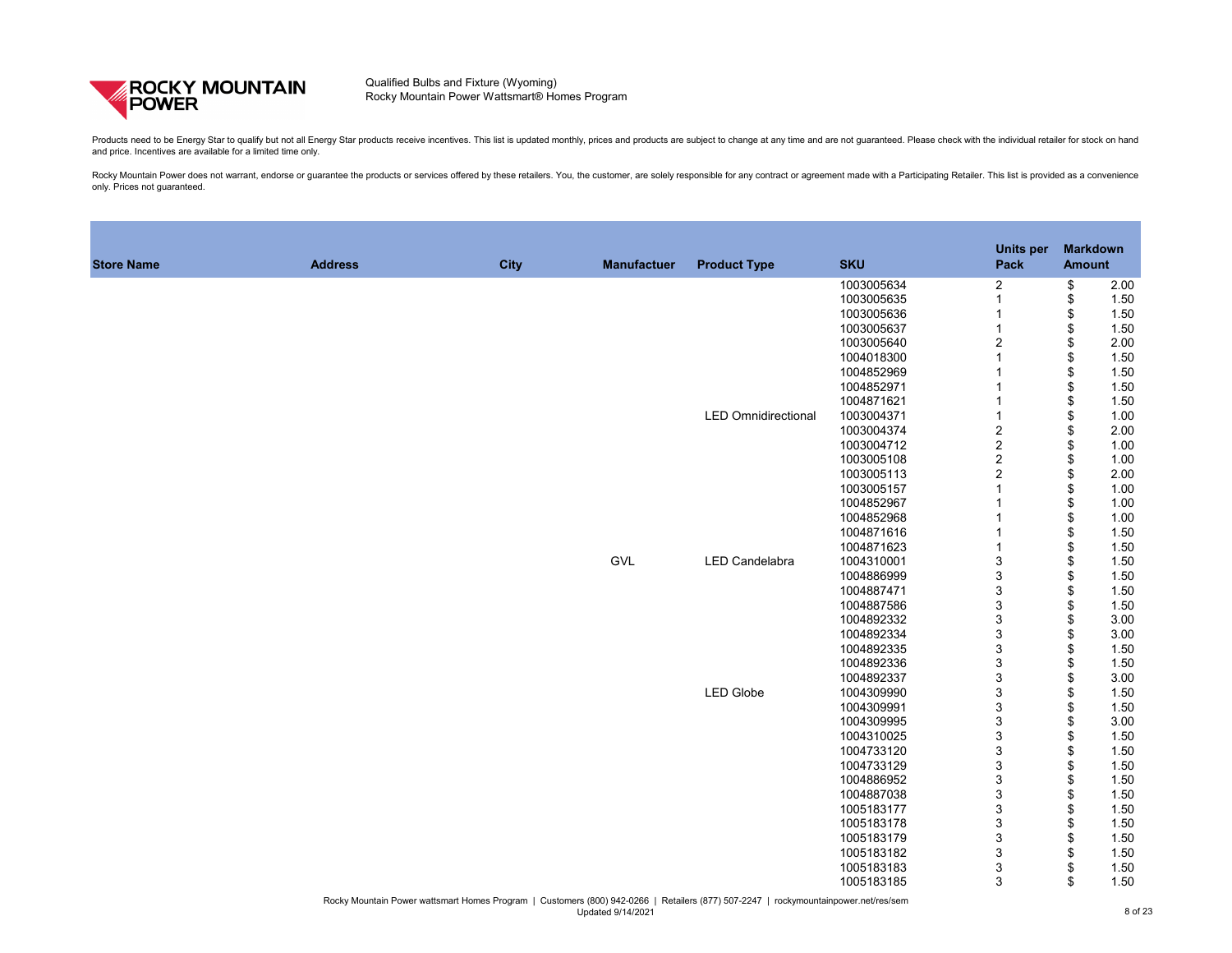

Products need to be Energy Star to qualify but not all Energy Star products receive incentives. This list is updated monthly, prices and products are subject to change at any time and are not guaranteed. Please check with and price. Incentives are available for a limited time only.

| <b>Store Name</b> | <b>Address</b> | <b>City</b> | <b>Manufactuer</b> | <b>Product Type</b>                                                                           | <b>SKU</b> | <b>Units per</b><br><b>Pack</b> | <b>Markdown</b><br><b>Amount</b> |      |
|-------------------|----------------|-------------|--------------------|-----------------------------------------------------------------------------------------------|------------|---------------------------------|----------------------------------|------|
|                   |                |             |                    |                                                                                               | 1005183186 | $\mathfrak{S}$                  | \$                               | 1.50 |
|                   |                |             |                    |                                                                                               | 1005183189 | $\ensuremath{\mathsf{3}}$       | $\boldsymbol{\mathsf{S}}$        | 1.50 |
|                   |                |             | Hampton            | <b>LED Fixture</b>                                                                            | 1000021219 |                                 | $\boldsymbol{\mathsf{\$}}$       | 1.00 |
|                   |                |             |                    |                                                                                               | 1000021230 |                                 | \$                               | 1.00 |
|                   |                |             |                    |                                                                                               | 1000639986 |                                 | $\boldsymbol{\mathsf{\$}}$       | 1.00 |
|                   |                |             |                    |                                                                                               | 1000640737 |                                 | \$                               | 1.00 |
|                   |                |             |                    |                                                                                               | 1000640809 |                                 | $\boldsymbol{\mathsf{S}}$        | 1.00 |
|                   |                |             |                    |                                                                                               | 1001715177 |                                 | $\boldsymbol{\mathsf{\$}}$       | 1.00 |
|                   |                |             |                    |                                                                                               | 1001715211 |                                 |                                  | 1.00 |
|                   |                |             | Leedarson          | LED 3-Way                                                                                     | 1001654090 | $\overline{2}$                  |                                  | 2.00 |
|                   |                |             |                    |                                                                                               | 1001654095 | $\overline{2}$                  |                                  | 2.00 |
|                   |                |             |                    | <b>LED Downlight</b>                                                                          | 1001653667 |                                 |                                  | 2.00 |
|                   |                |             |                    |                                                                                               | 1001653675 | $\frac{2}{2}$                   | \$                               | 2.00 |
|                   |                |             |                    |                                                                                               | 1001654080 | $\overline{2}$                  |                                  | 3.00 |
|                   |                |             |                    |                                                                                               | 1001654087 | $\overline{c}$                  |                                  | 3.00 |
|                   |                |             |                    |                                                                                               | 1001654131 | $\overline{2}$                  | \$                               | 3.00 |
|                   |                |             |                    |                                                                                               | 1001654137 | $\overline{c}$                  |                                  | 1.50 |
|                   |                |             |                    |                                                                                               | 1001654138 | $\overline{2}$                  | \$                               | 1.50 |
|                   |                |             |                    |                                                                                               | 1004532871 | $\overline{2}$                  |                                  | 2.00 |
|                   |                |             |                    |                                                                                               | 1006248216 | $\overline{c}$                  |                                  | 2.00 |
|                   |                |             |                    |                                                                                               | 1006248217 | $\overline{c}$                  |                                  | 3.00 |
|                   |                |             |                    |                                                                                               | 1006248218 | $\overline{\mathbf{c}}$         |                                  | 2.00 |
|                   |                |             |                    |                                                                                               | 1006248222 | $\overline{c}$                  | \$                               | 3.00 |
|                   |                |             |                    |                                                                                               | 1006248283 | $\overline{2}$                  |                                  | 1.50 |
|                   |                |             |                    |                                                                                               | 1006248284 | $\overline{2}$                  |                                  | 1.50 |
|                   |                |             |                    | <b>LED Omnidirectional</b>                                                                    | 1001370336 | 4                               |                                  | 2.00 |
|                   |                |             |                    |                                                                                               | 1001370351 | 4                               |                                  | 2.00 |
|                   |                |             |                    |                                                                                               | 1001370384 |                                 |                                  | 4.00 |
|                   |                |             |                    |                                                                                               | 1001370396 | 4                               | \$                               | 4.00 |
|                   |                |             |                    |                                                                                               | 1001370398 |                                 |                                  | 4.00 |
|                   |                |             |                    |                                                                                               | 1001653683 | $\overline{2}$                  |                                  | 2.00 |
|                   |                |             |                    |                                                                                               | 1001653693 | $\overline{2}$                  |                                  | 2.00 |
|                   |                |             |                    |                                                                                               | 1001654075 | $\overline{2}$                  |                                  | 2.00 |
|                   |                |             |                    |                                                                                               | 1001654076 | $\overline{2}$                  |                                  | 2.00 |
|                   |                |             |                    |                                                                                               | 1002338665 | $\overline{2}$                  |                                  | 2.00 |
|                   |                |             |                    |                                                                                               | 1002439125 | 2                               |                                  | 2.00 |
|                   |                |             |                    |                                                                                               | 1002459555 |                                 |                                  | 2.00 |
|                   |                |             |                    |                                                                                               | 1002459562 |                                 |                                  | 2.00 |
|                   |                |             |                    |                                                                                               | 1002459573 |                                 |                                  | 2.00 |
|                   |                |             |                    |                                                                                               | 1002459588 |                                 |                                  | 2.00 |
|                   |                |             |                    |                                                                                               | 1002861383 |                                 |                                  | 2.00 |
|                   |                |             |                    |                                                                                               | 1004225587 | 4                               |                                  | 2.00 |
|                   |                |             |                    | ottomart Homes Drearam   Customars (900) 049 0966   Detailers (977) E07 2947   realgemeuntain |            |                                 |                                  |      |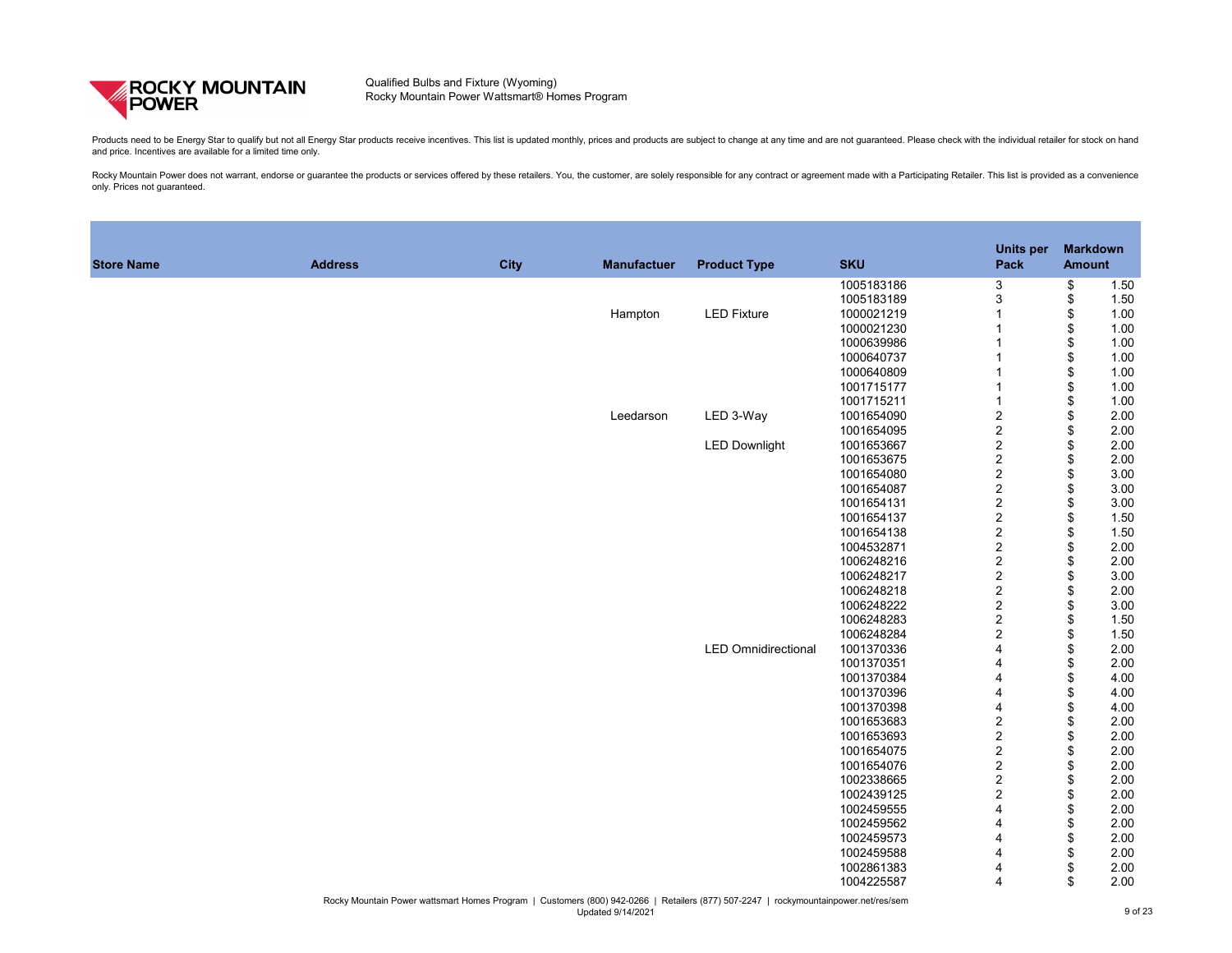

Products need to be Energy Star to qualify but not all Energy Star products receive incentives. This list is updated monthly, prices and products are subject to change at any time and are not guaranteed. Please check with and price. Incentives are available for a limited time only.

Rocky Mountain Power does not warrant, endorse or guarantee the products or services offered by these retailers. You, the customer, are solely responsible for any contract or agreement made with a Participating Retailer. T only. Prices not guaranteed.

| <b>Store Name</b>     | <b>Address</b>      | <b>City</b> | <b>Manufactuer</b> | <b>Product Type</b>        | <b>SKU</b>        | <b>Units per</b><br><b>Pack</b> | <b>Markdown</b><br><b>Amount</b> |      |
|-----------------------|---------------------|-------------|--------------------|----------------------------|-------------------|---------------------------------|----------------------------------|------|
|                       |                     |             |                    |                            | 1004532874        | $\overline{2}$                  | \$                               | 2.00 |
| Menards #3243         | 6220 Menard Drive   | Casper      | LEDvance           | <b>LED Candelabra</b>      | 3537011           | 4                               | \$                               | 2.00 |
|                       |                     |             |                    |                            | 3537025           |                                 | \$                               | 2.00 |
|                       |                     |             |                    | <b>LED Downlight</b>       | 3537012           | $\overline{2}$                  |                                  | 3.00 |
|                       |                     |             |                    |                            | 3537013           |                                 | \$                               | 4.00 |
|                       |                     |             |                    |                            | 3537014           |                                 | \$                               | 4.00 |
|                       |                     |             |                    | <b>LED Globe</b>           | 3537015           | 3                               |                                  | 1.50 |
|                       |                     |             |                    |                            | 3537326           |                                 | \$                               | 0.50 |
|                       |                     |             |                    | <b>LED Omnidirectional</b> | 3537009           | 8                               |                                  | 4.00 |
|                       |                     |             |                    |                            | 3537010           | 8                               |                                  | 4.00 |
|                       |                     |             |                    |                            | 3537026           |                                 |                                  | 0.50 |
|                       |                     |             |                    |                            | 3537028           |                                 | \$                               | 0.50 |
|                       |                     |             |                    |                            | 3537029           |                                 | \$                               | 1.00 |
|                       |                     |             |                    |                            | 3537349           |                                 | \$                               | 2.00 |
|                       |                     |             |                    |                            | 3538857           |                                 | \$                               | 2.00 |
|                       |                     |             | Megalight          | <b>LED Downlight</b>       | LBR2000730        |                                 |                                  | 1.50 |
|                       |                     |             |                    |                            | LBR3000830        |                                 |                                  | 2.00 |
|                       |                     |             |                    |                            | LBR3001030        |                                 | \$                               | 1.50 |
|                       |                     |             |                    |                            | LBR4001330        |                                 | \$                               | 1.50 |
|                       |                     |             |                    |                            | LPAR2000730       |                                 | \$                               | 1.50 |
|                       |                     |             |                    |                            | LPAR3001130       |                                 | \$                               | 1.50 |
|                       |                     |             |                    |                            | LPAR3801330       |                                 | \$                               | 1.50 |
|                       |                     |             |                    | <b>LED Omnidirectional</b> | LA1900830OHL      |                                 | \$                               | 1.50 |
|                       |                     |             |                    |                            | LA1900830OHL-C4   |                                 |                                  | 6.00 |
|                       |                     |             |                    |                            | LA1900930OHL      |                                 |                                  | 1.50 |
|                       |                     |             |                    |                            | LA1900930OHLN     |                                 |                                  | 1.50 |
|                       |                     |             |                    |                            | LA1910WCCTRGBWIFI |                                 |                                  | 1.50 |
|                       |                     |             |                    |                            | LA2101730OHL      |                                 |                                  | 1.50 |
| <b>Ridley's #1132</b> | 300 SE Wyoming Blvd | Casper      | Megalight          | <b>LED Downlight</b>       | LBR2000730        |                                 | \$                               | 1.50 |
|                       |                     |             |                    |                            | LBR3000830        |                                 |                                  | 2.00 |
|                       |                     |             |                    |                            | LBR3001030        |                                 |                                  | 1.50 |
|                       |                     |             |                    |                            | LBR4001330        |                                 |                                  | 1.50 |
|                       |                     |             |                    |                            | LPAR2000730       |                                 |                                  | 1.50 |
|                       |                     |             |                    |                            | LPAR3001130       |                                 |                                  | 1.50 |
|                       |                     |             |                    |                            | LPAR3801330       |                                 |                                  | 1.50 |
|                       |                     |             |                    | <b>LED Omnidirectional</b> | LA1900830OHL      |                                 |                                  | 1.50 |
|                       |                     |             |                    |                            | LA1900830OHL-C4   |                                 |                                  | 6.00 |
|                       |                     |             |                    |                            | LA1900930OHL      |                                 |                                  | 1.50 |
|                       |                     |             |                    |                            | LA1900930OHLN     |                                 |                                  | 1.50 |
|                       |                     |             |                    |                            | LA1910WCCTRGBWIFI |                                 |                                  | 1.50 |
|                       |                     |             |                    |                            | LA2101730OHL      |                                 |                                  | 1.50 |
| <b>Ridley's #1153</b> | 341 E Pine St       | Pinedale    | Megalight          | <b>LED Downlight</b>       | LBR2000730        |                                 | \$                               | 1.50 |
|                       |                     |             |                    |                            |                   |                                 |                                  |      |

Rocky Mountain Power wattsmart Homes Program | Customers (800) 942-0266 | Retailers (877) 507-2247 | rockymountainpower.net/res/sem Updated 9/14/2021 10 of 23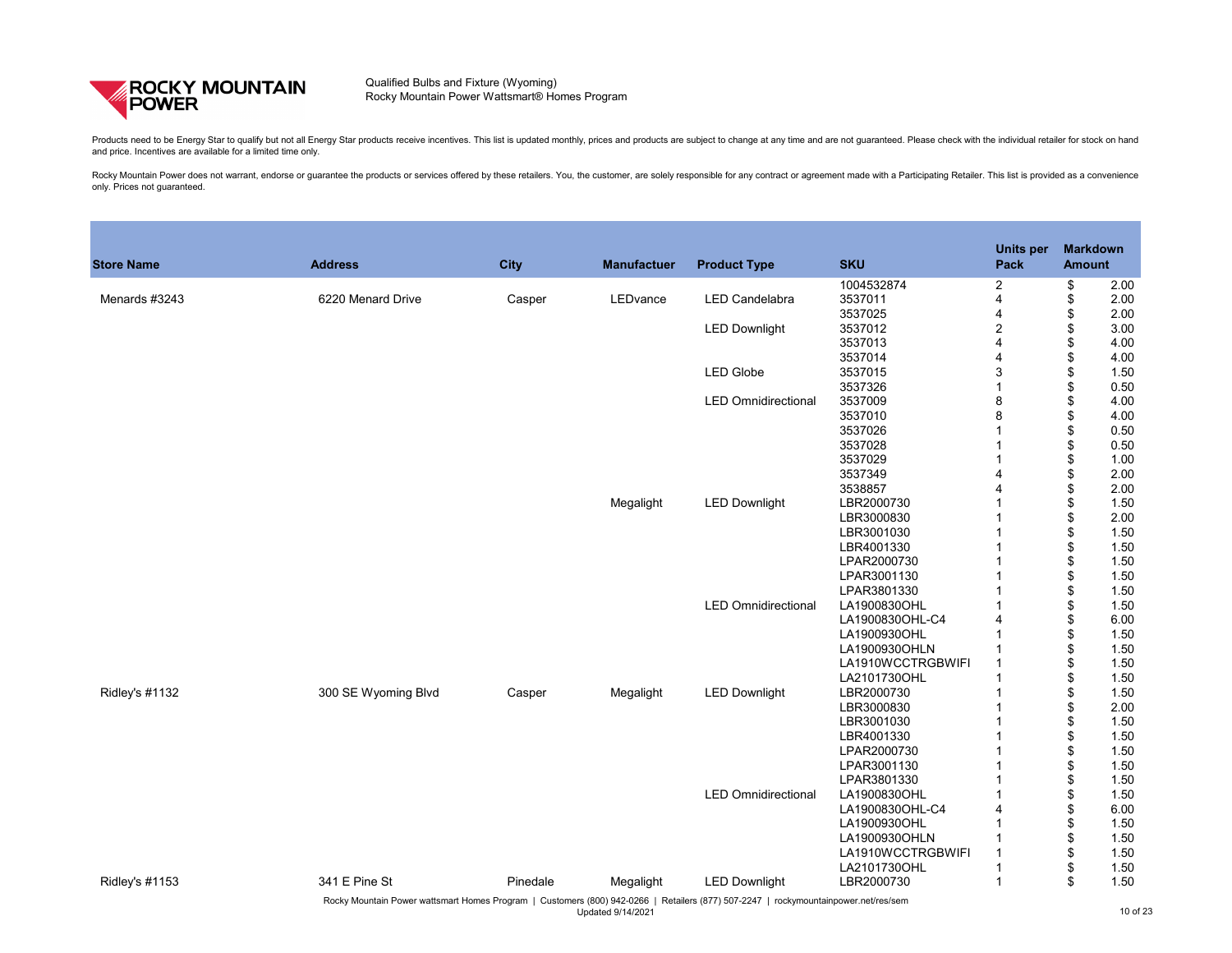

Products need to be Energy Star to qualify but not all Energy Star products receive incentives. This list is updated monthly, prices and products are subject to change at any time and are not guaranteed. Please check with and price. Incentives are available for a limited time only.

| <b>Store Name</b>     | <b>Address</b>      | <b>City</b> | <b>Manufactuer</b> | <b>Product Type</b>        | <b>SKU</b>                        | <b>Units per</b><br><b>Pack</b> | <b>Markdown</b><br><b>Amount</b> |              |
|-----------------------|---------------------|-------------|--------------------|----------------------------|-----------------------------------|---------------------------------|----------------------------------|--------------|
|                       |                     |             |                    |                            | LBR3000830<br>LBR3001030          |                                 | \$<br>\$                         | 2.00         |
|                       |                     |             |                    |                            | LBR4001330                        |                                 | $\boldsymbol{\mathsf{\$}}$       | 1.50<br>1.50 |
|                       |                     |             |                    |                            | LPAR2000730                       |                                 |                                  | 1.50         |
|                       |                     |             |                    |                            | LPAR3001130                       |                                 |                                  | 1.50         |
|                       |                     |             |                    |                            | LPAR3801330                       |                                 |                                  | 1.50         |
|                       |                     |             |                    | <b>LED Omnidirectional</b> | LA1900830OHL                      |                                 |                                  | 1.50         |
|                       |                     |             |                    |                            | LA1900830OHL-C4                   |                                 |                                  | 6.00         |
|                       |                     |             |                    |                            | LA1900930OHL                      |                                 |                                  | 1.50         |
|                       |                     |             |                    |                            | LA1900930OHLN                     |                                 |                                  | 1.50         |
|                       |                     |             |                    |                            | LA1910WCCTRGBWIFI                 |                                 |                                  | 1.50         |
|                       |                     |             |                    |                            | LA2101730OHL                      |                                 |                                  | 1.50         |
| <b>Ridley's #1163</b> | 620 Pine Ave        | Kemmerer    | Megalight          | <b>LED Downlight</b>       | LBR2000730                        |                                 | \$                               | 1.50         |
|                       |                     |             |                    |                            | LBR3000830                        |                                 |                                  | 2.00         |
|                       |                     |             |                    |                            | LBR3001030                        |                                 |                                  | 1.50         |
|                       |                     |             |                    |                            | LBR4001330                        |                                 |                                  | 1.50         |
|                       |                     |             |                    |                            | LPAR2000730                       |                                 |                                  | 1.50         |
|                       |                     |             |                    |                            | LPAR3001130                       |                                 | \$                               | 1.50         |
|                       |                     |             |                    |                            | LPAR3801330                       |                                 |                                  | 1.50         |
|                       |                     |             |                    | <b>LED Omnidirectional</b> | LA1900830OHL                      |                                 |                                  | 1.50         |
|                       |                     |             |                    |                            | LA1900830OHL-C4                   |                                 |                                  | 6.00         |
|                       |                     |             |                    |                            | LA1900930OHL                      |                                 |                                  | 1.50         |
|                       |                     |             |                    |                            | LA1900930OHLN                     |                                 | \$                               | 1.50         |
|                       |                     |             |                    |                            | LA1910WCCTRGBWIFI<br>LA2101730OHL |                                 |                                  | 1.50         |
| Sam's Club #6425      | 4600 E 2nd St       |             | <b>GE</b>          | <b>LED Candelabra</b>      | 980125788                         |                                 |                                  | 1.50         |
|                       |                     | Casper      |                    |                            | 980298069                         | 6                               |                                  | 2.00<br>3.00 |
|                       |                     |             |                    | <b>LED Downlight</b>       | 980120516                         |                                 |                                  | 6.00         |
|                       |                     |             |                    |                            | 980303241                         | 4                               | \$                               | 6.00         |
|                       |                     |             |                    | <b>LED Omnidirectional</b> | 980009696                         | 8                               |                                  | 4.00         |
|                       |                     |             |                    |                            | 980180629                         | 8                               |                                  | 4.00         |
|                       |                     |             |                    |                            | 980180937                         | 5                               |                                  | 5.00         |
|                       |                     |             |                    |                            | 980297996                         | 4                               |                                  | 4.00         |
|                       |                     |             |                    |                            | 980314638                         | 12                              |                                  | 7.80         |
|                       |                     |             |                    |                            | 980314639                         | 12                              |                                  | 7.80         |
| Target Store 164      | 401 SE Wyoming Blvd | Casper      | <b>GE</b>          | <b>LED Candelabra</b>      | 085-02-0050                       | $\overline{2}$                  |                                  | 1.00         |
|                       |                     |             |                    |                            | 085-02-0930                       | $\overline{2}$                  |                                  | 1.00         |
|                       |                     |             |                    | <b>LED Downlight</b>       | 085-02-0804                       |                                 |                                  | 0.75         |
|                       |                     |             |                    |                            | 085-02-0805                       |                                 |                                  | 1.50         |
|                       |                     |             |                    | <b>LED Omnidirectional</b> | 085-02-0728                       |                                 |                                  | 2.00         |
|                       |                     |             |                    |                            | 085-02-0765                       | $\overline{c}$                  |                                  | 1.00         |
|                       |                     |             |                    |                            | 085-02-0766                       | 4                               |                                  | 2.00         |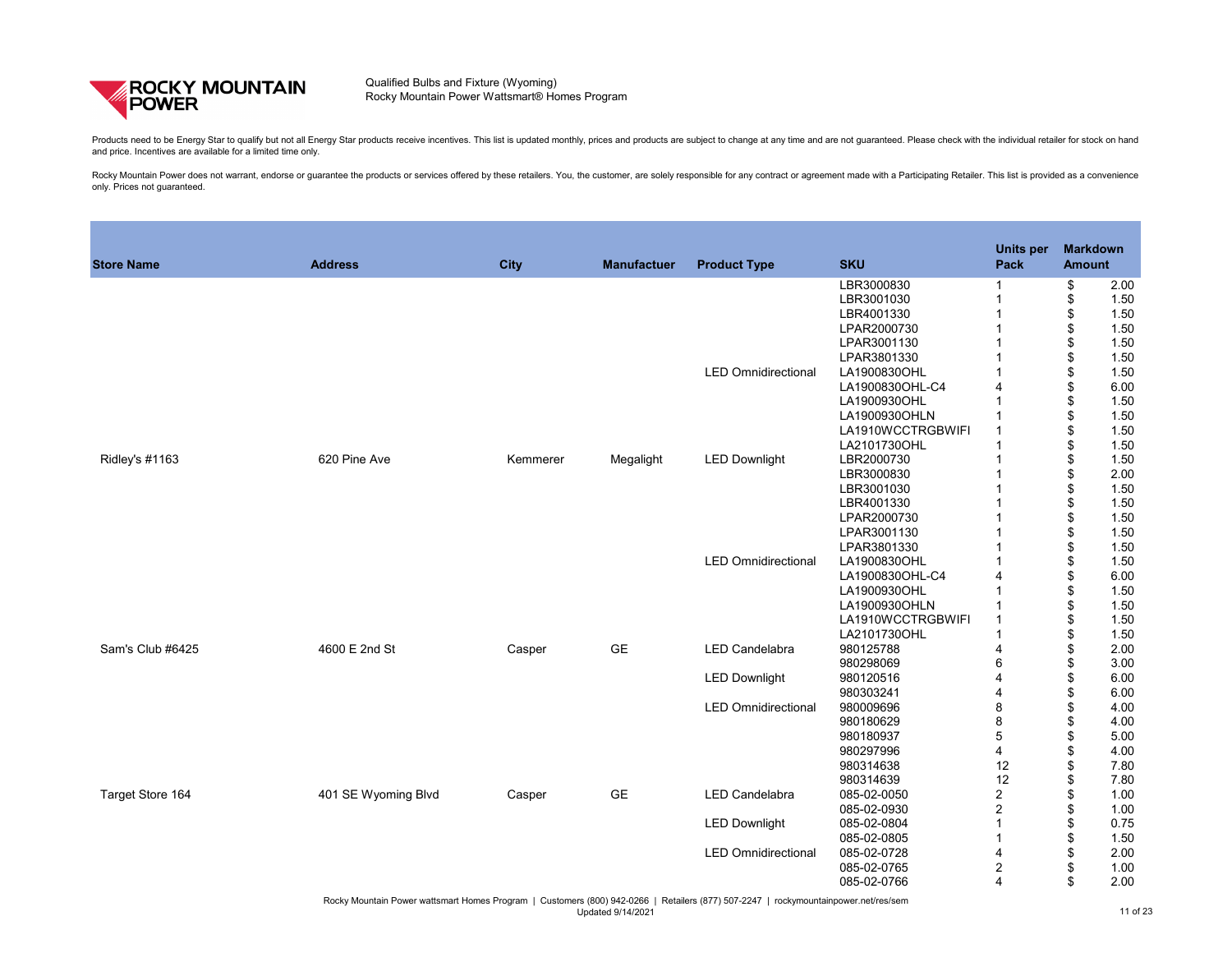

Products need to be Energy Star to qualify but not all Energy Star products receive incentives. This list is updated monthly, prices and products are subject to change at any time and are not guaranteed. Please check with and price. Incentives are available for a limited time only.

| <b>Store Name</b>        | <b>Address</b>  | <b>City</b> | <b>Manufactuer</b> | <b>Product Type</b>        | <b>SKU</b>        | <b>Units per</b><br><b>Pack</b> | <b>Markdown</b><br><b>Amount</b> |       |
|--------------------------|-----------------|-------------|--------------------|----------------------------|-------------------|---------------------------------|----------------------------------|-------|
|                          |                 |             |                    |                            | 085-02-0767       | $\overline{2}$                  | \$                               | 2.00  |
|                          |                 |             |                    |                            | 085-02-0768       | 4                               | \$                               | 4.00  |
| True Value #7425 Now ACE | 600 W Maple     | Rawlins     | Megalight          | <b>LED Downlight</b>       | LBR2000730        |                                 | \$                               | 1.50  |
|                          |                 |             |                    |                            | LBR3000830        |                                 | \$                               | 2.00  |
|                          |                 |             |                    |                            | LBR3001030        |                                 |                                  | 1.50  |
|                          |                 |             |                    |                            | LBR4001330        |                                 |                                  | 1.50  |
|                          |                 |             |                    |                            | LPAR2000730       |                                 |                                  | 1.50  |
|                          |                 |             |                    |                            | LPAR3001130       |                                 | \$                               | 1.50  |
|                          |                 |             |                    |                            | LPAR3801330       |                                 |                                  | 1.50  |
|                          |                 |             |                    | <b>LED Omnidirectional</b> | LA1900830OHL      |                                 |                                  | 1.50  |
|                          |                 |             |                    |                            | LA1900830OHL-C4   | 4                               |                                  | 6.00  |
|                          |                 |             |                    |                            | LA1900930OHL      |                                 | \$                               | 1.50  |
|                          |                 |             |                    |                            | LA1900930OHLN     |                                 | \$                               | 1.50  |
|                          |                 |             |                    |                            | LA1910WCCTRGBWIFI | 1                               |                                  | 1.50  |
|                          |                 |             |                    |                            | LA2101730OHL      |                                 |                                  | 1.50  |
| Walmart #1456            | 125 N Second St | Evanston    | Elong              | <b>LED Downlight</b>       | 582847603         | $\overline{c}$                  |                                  | 2.00  |
|                          |                 |             |                    |                            | 582847604         | $\overline{2}$                  |                                  | 3.00  |
|                          |                 |             |                    |                            | 582847612         | $\overline{2}$                  | \$                               | 3.00  |
|                          |                 |             |                    | <b>LED Globe</b>           | 582847597         | $\mathfrak{S}$                  |                                  | 1.50  |
|                          |                 |             |                    |                            | 582847602         | $\mathfrak{S}$                  |                                  | 1.50  |
|                          |                 |             |                    |                            | 582847607         | $\mathfrak{S}$                  |                                  | 1.50  |
|                          |                 |             |                    |                            | 585525692         | $\mathbf{3}$                    |                                  | 1.50  |
|                          |                 |             | <b>GE</b>          | <b>LED Candelabra</b>      | 557616652         |                                 | \$                               | 0.50  |
|                          |                 |             |                    |                            | 557616658         |                                 |                                  | 1.00  |
|                          |                 |             |                    |                            | 557616662         |                                 |                                  | 0.50  |
|                          |                 |             |                    |                            | 557616663         |                                 |                                  | 0.50  |
|                          |                 |             |                    |                            | 557616664         |                                 |                                  | 0.50  |
|                          |                 |             |                    |                            | 567427596         |                                 | \$.                              | 2.00  |
|                          |                 |             |                    |                            | 567427597         |                                 | \$                               | 2.00  |
|                          |                 |             |                    |                            | 586986323         |                                 |                                  | 4.00  |
|                          |                 |             |                    |                            | 587148166         |                                 |                                  | 4.00  |
|                          |                 |             |                    |                            | 587148168         |                                 |                                  | 1.00  |
|                          |                 |             |                    |                            | 587274706         |                                 |                                  | 1.00  |
|                          |                 |             |                    | <b>LED Downlight</b>       | 557495057         | 4                               |                                  | 6.00  |
|                          |                 |             |                    |                            | 557495065         | $\mathbf{2}$                    |                                  | 3.00  |
|                          |                 |             |                    |                            | 557495067         | $\overline{c}$                  |                                  | 3.00  |
|                          |                 |             |                    |                            | 557616660         | $\overline{2}$                  |                                  | 3.00  |
|                          |                 |             |                    |                            | 577933790         | 8                               |                                  | 12.00 |
|                          |                 |             |                    |                            | 578450189         | $\overline{2}$                  |                                  | 1.50  |
|                          |                 |             |                    |                            | 578450190         |                                 |                                  | 0.71  |
|                          |                 |             |                    | <b>LED Omnidirectional</b> | 557616650         | 4                               |                                  | 4.00  |
|                          |                 |             |                    |                            | 557616656         | 4                               |                                  | 4.00  |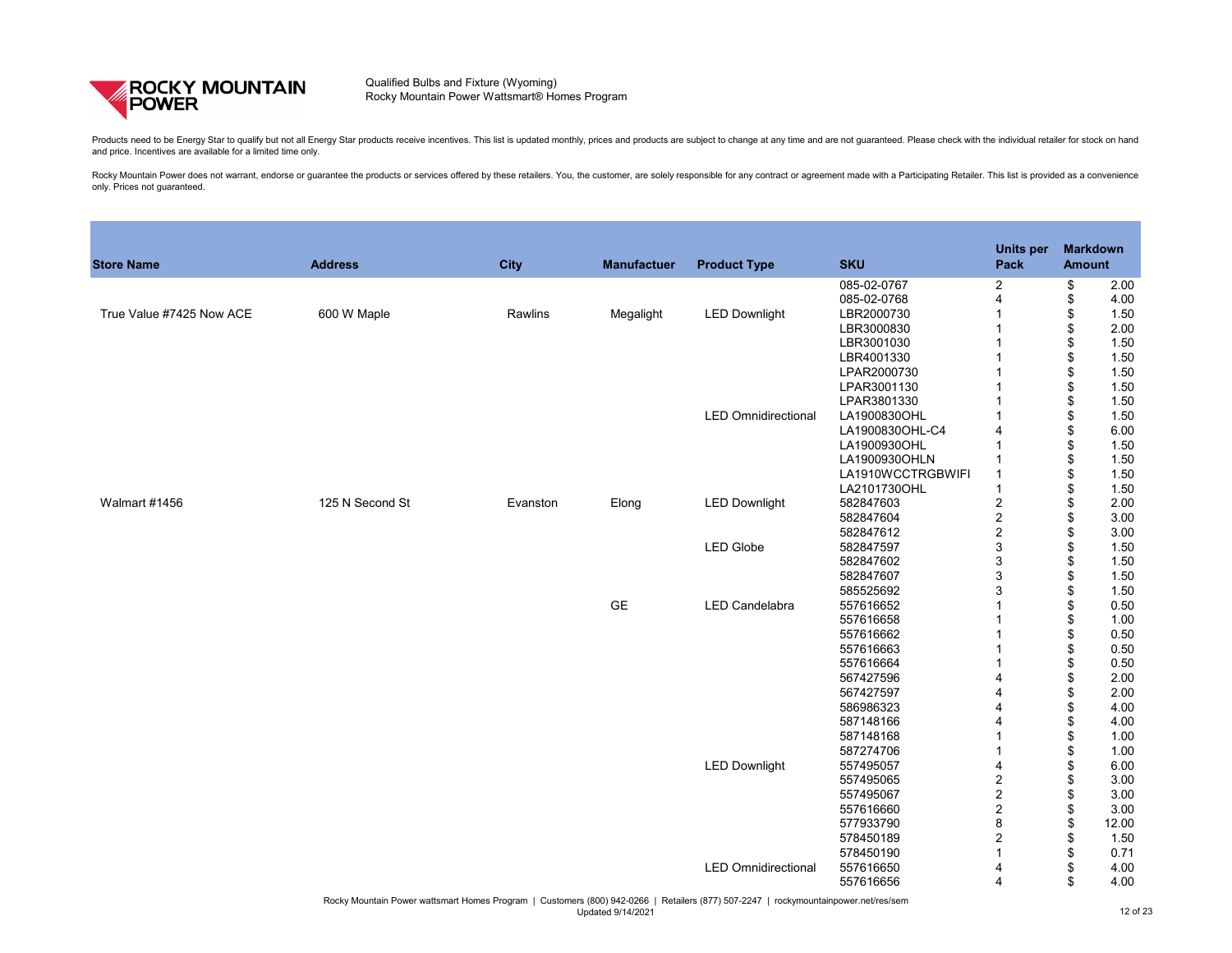

Products need to be Energy Star to qualify but not all Energy Star products receive incentives. This list is updated monthly, prices and products are subject to change at any time and are not guaranteed. Please check with and price. Incentives are available for a limited time only.

| <b>Store Name</b> | <b>Address</b> | <b>City</b> | <b>Manufactuer</b> | <b>Product Type</b>                                                                                                                 | <b>SKU</b> | <b>Units per</b><br><b>Pack</b> | <b>Amount</b>              | <b>Markdown</b> |
|-------------------|----------------|-------------|--------------------|-------------------------------------------------------------------------------------------------------------------------------------|------------|---------------------------------|----------------------------|-----------------|
|                   |                |             |                    |                                                                                                                                     | 567452300  | 4                               | \$                         | 4.00            |
|                   |                |             |                    |                                                                                                                                     | 567452307  | 4                               | \$                         | 2.00            |
|                   |                |             |                    |                                                                                                                                     | 582566418  | 12                              | \$                         | 6.00            |
|                   |                |             |                    |                                                                                                                                     | 587300704  | 12                              | \$                         | 6.00            |
|                   |                |             |                    |                                                                                                                                     | 587300706  | 4                               | \$                         | 2.00            |
|                   |                |             |                    |                                                                                                                                     | 587300707  | 4                               | \$                         | 2.00            |
|                   |                |             | Great              | LED Candelabra                                                                                                                      | 566926234  |                                 | \$                         | 1.00            |
|                   |                |             |                    |                                                                                                                                     | 566926237  |                                 | \$                         | 1.00            |
|                   |                |             |                    |                                                                                                                                     | 566926244  |                                 | \$                         | 0.50            |
|                   |                |             |                    |                                                                                                                                     | 572425368  |                                 | \$                         | 0.50            |
|                   |                |             |                    |                                                                                                                                     | 573335378  | 4                               | \$                         | 1.96            |
|                   |                |             |                    |                                                                                                                                     | 573335380  | 4                               | \$                         | 2.00            |
|                   |                |             |                    | <b>LED Downlight</b>                                                                                                                | 566903612  | $\overline{c}$                  | \$                         | 1.50            |
|                   |                |             |                    |                                                                                                                                     | 566903623  | $\overline{c}$                  | \$                         | 1.50            |
|                   |                |             |                    |                                                                                                                                     | 566903638  | $\overline{c}$                  | \$                         | 3.00            |
|                   |                |             | Hampton            | <b>LED Fixture</b>                                                                                                                  | 5421B1131  |                                 | \$                         | 1.00            |
|                   |                |             |                    |                                                                                                                                     | 5422B1131  | $\overline{c}$                  | \$                         | 2.00            |
|                   |                |             |                    |                                                                                                                                     | 5425B6191  | $\overline{2}$                  | \$                         | 2.00            |
|                   |                |             |                    |                                                                                                                                     | 5426B6191  | $\sqrt{3}$                      | \$                         | 3.00            |
|                   |                |             |                    |                                                                                                                                     | 5428B6191  | $\overline{2}$                  | \$                         | 2.00            |
|                   |                |             |                    |                                                                                                                                     | 5429B1131  |                                 | \$                         | 1.00            |
|                   |                |             |                    |                                                                                                                                     | 5433B1131  |                                 | \$                         | 1.00            |
|                   |                |             |                    |                                                                                                                                     | 5505B7142  |                                 | \$                         | 1.00            |
|                   |                |             |                    |                                                                                                                                     | 5506B7143  |                                 | \$                         | 1.00            |
|                   |                |             | LEDvance           | <b>LED Omnidirectional</b>                                                                                                          | 569766571  |                                 | \$                         | 4.00            |
|                   |                |             |                    |                                                                                                                                     | 570681919  |                                 | $\boldsymbol{\mathsf{\$}}$ | 0.50            |
|                   |                |             |                    |                                                                                                                                     | 574322565  |                                 |                            | 4.00            |
|                   |                |             |                    |                                                                                                                                     | 578808849  | 4                               | \$                         | 4.00            |
|                   |                |             |                    |                                                                                                                                     | 579004474  | 4                               | \$                         | 2.00            |
|                   |                |             | <b>TCP</b>         | LED Candelabra                                                                                                                      | 572425329  |                                 | \$                         | 2.00            |
|                   |                |             |                    |                                                                                                                                     | 572425332  | 4                               | \$                         | 0.80            |
|                   |                |             |                    |                                                                                                                                     | 572579153  |                                 |                            | 1.96            |
|                   |                |             |                    |                                                                                                                                     | 572579156  |                                 | \$                         | 2.00            |
|                   |                |             |                    |                                                                                                                                     | 572579157  |                                 |                            | 1.96            |
|                   |                |             |                    |                                                                                                                                     | 572579159  |                                 |                            | 1.48            |
|                   |                |             |                    |                                                                                                                                     | 572579171  | 4                               |                            | 2.00            |
|                   |                |             |                    |                                                                                                                                     | 573335379  | 4                               |                            | 2.00            |
|                   |                |             |                    |                                                                                                                                     | 573335381  | 4                               | $\boldsymbol{\mathsf{\$}}$ | 2.00            |
|                   |                |             |                    |                                                                                                                                     | 576418888  | 12                              | \$                         | 6.00            |
|                   |                |             |                    |                                                                                                                                     | 576418889  | 12                              |                            | 5.40            |
|                   |                |             |                    |                                                                                                                                     | 576418890  | 12                              | \$                         | 5.64            |
|                   |                |             |                    |                                                                                                                                     | 576418891  | 12                              | \$                         | 3.60            |
|                   |                |             |                    | Rocky Mountain Power wattsmart Homes Program   Customers (800) 942-0266   Retailers (877) 507-2247   rockymountainpower.net/res/sem |            |                                 |                            |                 |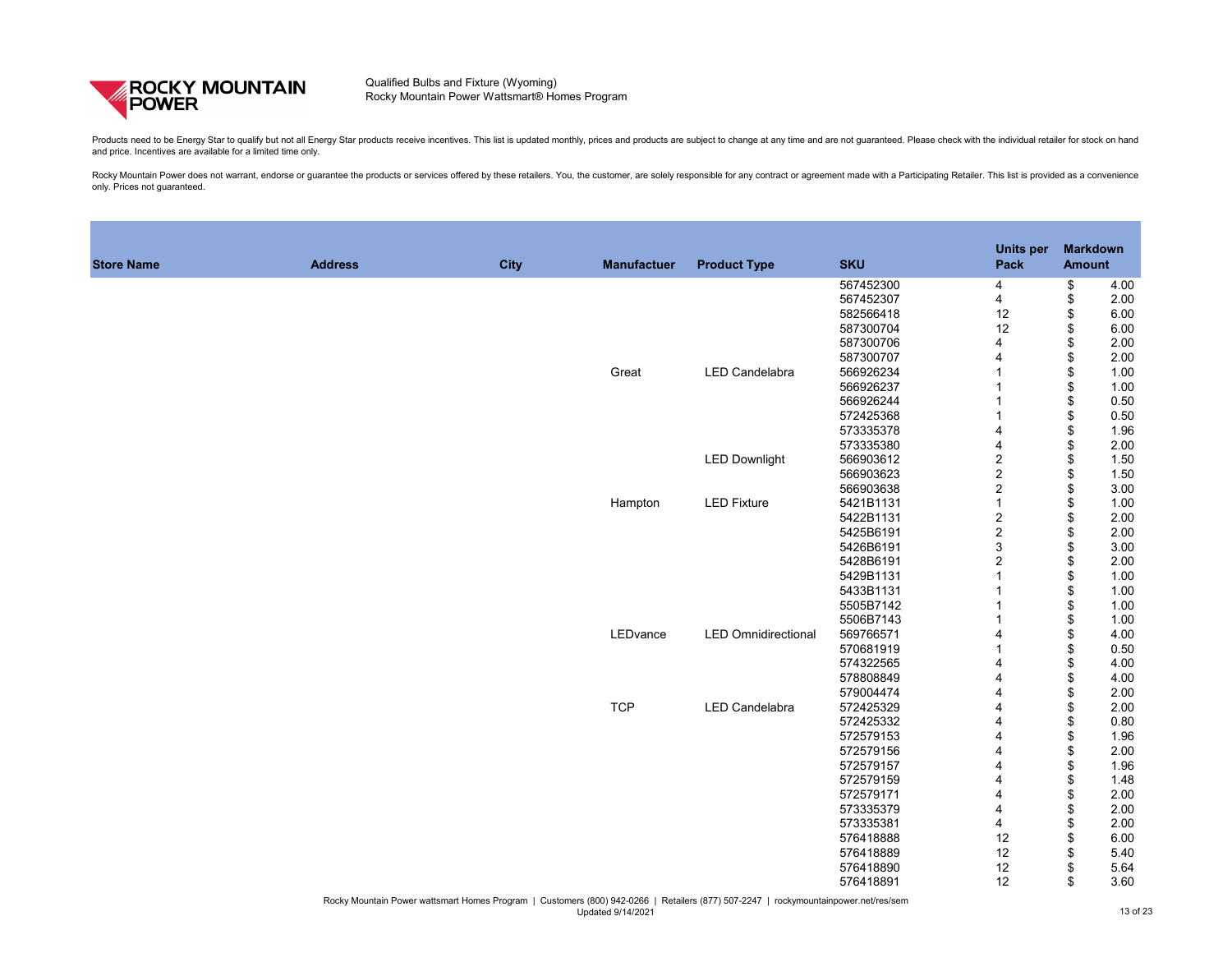

Products need to be Energy Star to qualify but not all Energy Star products receive incentives. This list is updated monthly, prices and products are subject to change at any time and are not guaranteed. Please check with and price. Incentives are available for a limited time only.

| roduct Type                | <b>SKU</b> | <b>Units per</b><br><b>Pack</b> | <b>Amount</b>                  | <b>Markdown</b> |
|----------------------------|------------|---------------------------------|--------------------------------|-----------------|
|                            |            |                                 |                                |                 |
|                            | 595308444  | 4                               | ֍֎֍֎֍֎֍֍֎֍֍֍֍֍֍֍֍֍֍֍֍֍֍֍֍֍֍֍   | 2.00            |
| <b>LED Downlight</b>       | 564316297  | $\overline{2}$                  |                                | 2.00            |
|                            | 572702469  | $\overline{2}$                  |                                | 3.00            |
|                            | 577895478  | $\overline{2}$                  |                                | 3.00            |
|                            | 578449454  | 4                               |                                | 4.00            |
|                            | 578696389  | 4                               |                                | 4.00            |
|                            | 578696390  | 8                               |                                | 8.00            |
|                            | 578696391  | 8                               |                                | 8.00            |
| <b>LED Omnidirectional</b> | 563576991  | 4                               |                                | 4.00            |
|                            | 563576993  | 4                               |                                | 4.00            |
|                            | 563576994  | 4                               |                                | 3.84            |
|                            | 563577005  | 4                               |                                | 4.00            |
|                            | 563577056  | 4                               |                                | 2.00            |
|                            | 563577058  | 4                               |                                | 2.00            |
|                            | 564269900  | 1                               |                                | 1.00            |
|                            | 564269901  | 1                               |                                | 0.50            |
|                            | 564269903  | 1                               |                                | 1.00            |
|                            | 567881226  | 4                               |                                | 2.00            |
|                            | 567881227  | 4                               |                                | 2.00            |
|                            | 567881229  | 1                               |                                | 0.50            |
|                            | 573335386  | 12                              |                                | 4.32            |
|                            | 573335387  | 12                              |                                | 6.00            |
| <b>LED Downlight</b>       | 582847603  | $\overline{2}$                  |                                | 2.00            |
|                            | 582847604  | $\overline{2}$                  |                                | 3.00            |
|                            | 582847612  | $\overline{2}$                  |                                | 3.00            |
| <b>LED Globe</b>           | 582847597  | 3                               |                                | 1.50            |
|                            | 582847602  | 3                               |                                | 1.50            |
|                            | 582847607  | 3                               |                                | 1.50            |
|                            | 585525692  | 3                               | \$                             | 1.50            |
| LED Candelabra             | 557616652  | 1                               |                                | 0.50            |
|                            | 557616658  | 1                               |                                | 1.00            |
|                            | 557616662  | 1                               |                                | 0.50            |
|                            | 557616663  | 1                               |                                | 0.50            |
|                            | 557616664  | 1                               |                                | 0.50            |
|                            | 567427596  | 4                               |                                | 2.00            |
|                            | 567427597  | 4                               |                                | 2.00            |
|                            | 586986323  | 4                               |                                | 4.00            |
|                            | 587148166  | 4                               |                                | 4.00            |
|                            | 587148168  | 1                               |                                | 1.00            |
|                            | 587274706  | 1                               |                                | 1.00            |
| <b>LED Downlight</b>       | 557495057  | 4                               |                                | 6.00            |
|                            | 557495065  | $\overline{2}$                  | \$\$\$\$\$\$\$\$\$\$\$\$\$\$\$ | 3.00            |

| <b>Store Name</b> | <b>Address</b>                                                                                                                      | <b>City</b>         | <b>Manufactuer</b> | <b>Product Type</b>        | <b>SKU</b> | Units per<br>Pack | <b>Markdown</b><br><b>Amount</b> |      |
|-------------------|-------------------------------------------------------------------------------------------------------------------------------------|---------------------|--------------------|----------------------------|------------|-------------------|----------------------------------|------|
|                   |                                                                                                                                     |                     |                    |                            | 595308444  |                   | \$                               | 2.00 |
|                   |                                                                                                                                     |                     |                    | <b>LED Downlight</b>       | 564316297  | $\overline{2}$    | \$                               | 2.00 |
|                   |                                                                                                                                     |                     |                    |                            | 572702469  | $\overline{2}$    |                                  | 3.00 |
|                   |                                                                                                                                     |                     |                    |                            | 577895478  | $\overline{2}$    |                                  | 3.00 |
|                   |                                                                                                                                     |                     |                    |                            | 578449454  |                   |                                  | 4.00 |
|                   |                                                                                                                                     |                     |                    |                            | 578696389  |                   |                                  | 4.00 |
|                   |                                                                                                                                     |                     |                    |                            | 578696390  | 8                 |                                  | 8.00 |
|                   |                                                                                                                                     |                     |                    |                            | 578696391  | 8                 |                                  | 8.00 |
|                   |                                                                                                                                     |                     |                    | <b>LED Omnidirectional</b> | 563576991  |                   |                                  | 4.00 |
|                   |                                                                                                                                     |                     |                    |                            | 563576993  |                   |                                  | 4.00 |
|                   |                                                                                                                                     |                     |                    |                            | 563576994  |                   |                                  | 3.84 |
|                   |                                                                                                                                     |                     |                    |                            | 563577005  |                   |                                  | 4.00 |
|                   |                                                                                                                                     |                     |                    |                            | 563577056  |                   |                                  | 2.00 |
|                   |                                                                                                                                     |                     |                    |                            | 563577058  |                   |                                  | 2.00 |
|                   |                                                                                                                                     |                     |                    |                            | 564269900  |                   |                                  | 1.00 |
|                   |                                                                                                                                     |                     |                    |                            | 564269901  |                   |                                  | 0.50 |
|                   |                                                                                                                                     |                     |                    |                            | 564269903  |                   |                                  | 1.00 |
|                   |                                                                                                                                     |                     |                    |                            | 567881226  |                   |                                  | 2.00 |
|                   |                                                                                                                                     |                     |                    |                            | 567881227  |                   |                                  | 2.00 |
|                   |                                                                                                                                     |                     |                    |                            | 567881229  |                   |                                  | 0.50 |
|                   |                                                                                                                                     |                     |                    |                            | 573335386  | 12                |                                  | 4.32 |
|                   |                                                                                                                                     |                     |                    |                            | 573335387  | 12                |                                  | 6.00 |
| Walmart #1461     | 201 Gateway Blvd                                                                                                                    | <b>Rock Springs</b> | Elong              | <b>LED Downlight</b>       | 582847603  | $\overline{2}$    |                                  | 2.00 |
|                   |                                                                                                                                     |                     |                    |                            | 582847604  | $\overline{2}$    |                                  | 3.00 |
|                   |                                                                                                                                     |                     |                    |                            | 582847612  | $\overline{2}$    |                                  | 3.00 |
|                   |                                                                                                                                     |                     |                    | <b>LED Globe</b>           | 582847597  | 3                 |                                  | 1.50 |
|                   |                                                                                                                                     |                     |                    |                            | 582847602  | 3                 |                                  | 1.50 |
|                   |                                                                                                                                     |                     |                    |                            | 582847607  | 3                 |                                  | 1.50 |
|                   |                                                                                                                                     |                     |                    |                            | 585525692  | 3                 |                                  | 1.50 |
|                   |                                                                                                                                     |                     | <b>GE</b>          | <b>LED Candelabra</b>      | 557616652  |                   |                                  | 0.50 |
|                   |                                                                                                                                     |                     |                    |                            | 557616658  |                   |                                  | 1.00 |
|                   |                                                                                                                                     |                     |                    |                            | 557616662  |                   |                                  | 0.50 |
|                   |                                                                                                                                     |                     |                    |                            | 557616663  |                   |                                  | 0.50 |
|                   |                                                                                                                                     |                     |                    |                            | 557616664  |                   |                                  | 0.50 |
|                   |                                                                                                                                     |                     |                    |                            | 567427596  |                   |                                  | 2.00 |
|                   |                                                                                                                                     |                     |                    |                            | 567427597  |                   |                                  | 2.00 |
|                   |                                                                                                                                     |                     |                    |                            | 586986323  |                   |                                  | 4.00 |
|                   |                                                                                                                                     |                     |                    |                            | 587148166  |                   |                                  | 4.00 |
|                   |                                                                                                                                     |                     |                    |                            | 587148168  |                   |                                  | 1.00 |
|                   |                                                                                                                                     |                     |                    |                            | 587274706  |                   |                                  | 1.00 |
|                   |                                                                                                                                     |                     |                    | <b>LED Downlight</b>       | 557495057  |                   |                                  | 6.00 |
|                   |                                                                                                                                     |                     |                    |                            | 557495065  | $\overline{2}$    | \$                               | 3.00 |
|                   | Rocky Mountain Power wattsmart Homes Program   Customers (800) 942-0266   Retailers (877) 507-2247   rockymountainpower.net/res/sem |                     |                    |                            |            |                   |                                  |      |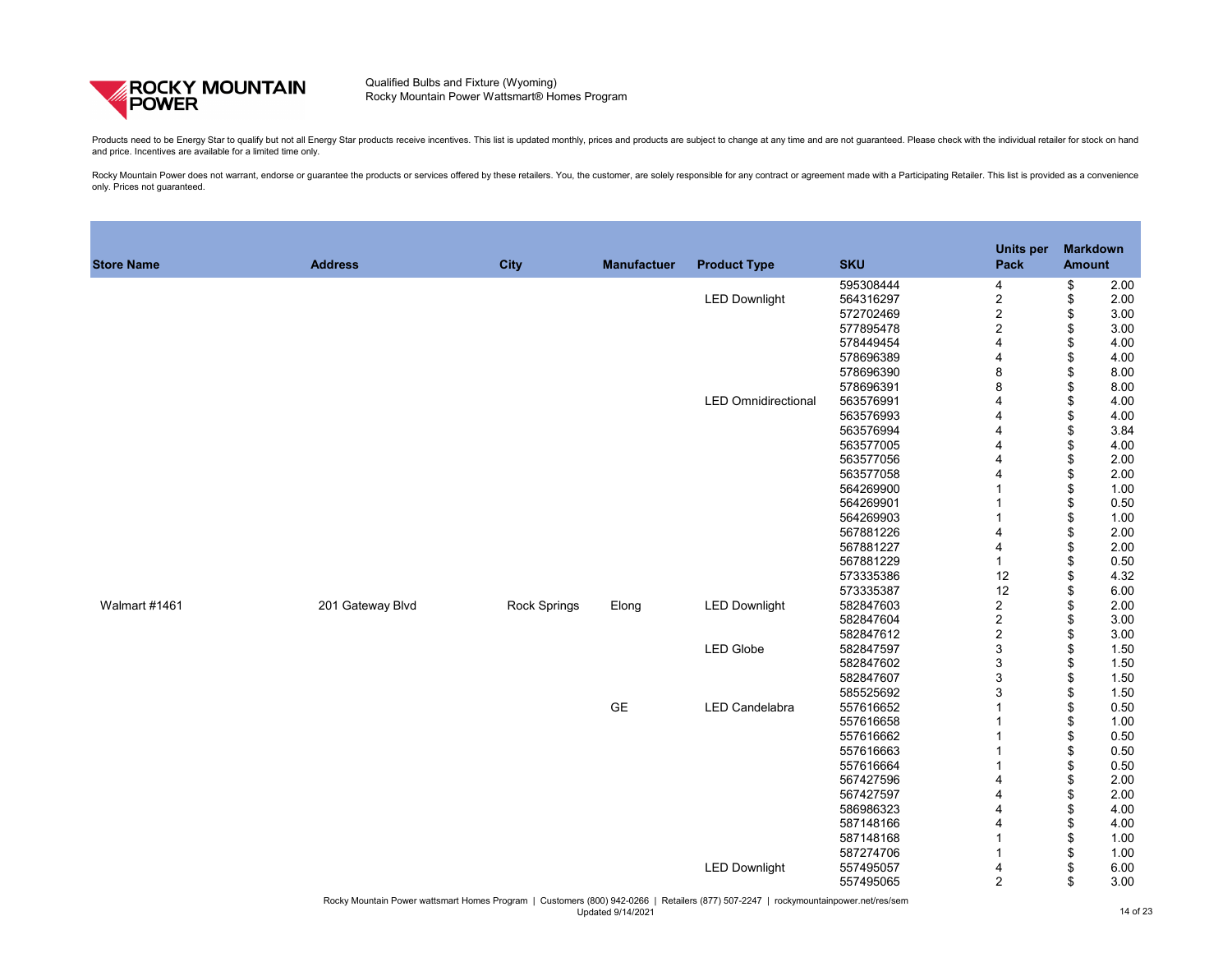

Products need to be Energy Star to qualify but not all Energy Star products receive incentives. This list is updated monthly, prices and products are subject to change at any time and are not guaranteed. Please check with and price. Incentives are available for a limited time only.

| <b>Store Name</b> | <b>Address</b> | <b>City</b> | <b>Manufactuer</b> | <b>Product Type</b>                                                                                                                 | <b>SKU</b>             | <b>Units per</b><br><b>Pack</b> | <b>Amount</b>              | <b>Markdown</b> |
|-------------------|----------------|-------------|--------------------|-------------------------------------------------------------------------------------------------------------------------------------|------------------------|---------------------------------|----------------------------|-----------------|
|                   |                |             |                    |                                                                                                                                     | 557495067              | $\overline{2}$                  | \$                         | 3.00            |
|                   |                |             |                    |                                                                                                                                     | 557616660              | $\overline{c}$                  | $\boldsymbol{\theta}$      | 3.00            |
|                   |                |             |                    |                                                                                                                                     | 577933790              | 8                               | \$                         | 12.00           |
|                   |                |             |                    |                                                                                                                                     | 578450189              | $\overline{2}$                  | \$                         | 1.50            |
|                   |                |             |                    |                                                                                                                                     | 578450190              |                                 | \$                         | 0.71            |
|                   |                |             |                    | <b>LED Omnidirectional</b>                                                                                                          | 557616650              | 4                               | \$                         | 4.00            |
|                   |                |             |                    |                                                                                                                                     | 557616656              | 4                               | \$                         | 4.00            |
|                   |                |             |                    |                                                                                                                                     | 567452300              | 4                               | \$                         | 4.00            |
|                   |                |             |                    |                                                                                                                                     | 567452307              | $\overline{4}$                  | \$                         | 2.00            |
|                   |                |             |                    |                                                                                                                                     | 582566418              | 12                              | \$                         | 6.00            |
|                   |                |             |                    |                                                                                                                                     | 587300704              | 12                              | \$                         | 6.00            |
|                   |                |             |                    |                                                                                                                                     | 587300706              | 4                               | \$                         | 2.00            |
|                   |                |             |                    |                                                                                                                                     | 587300707              | 4                               | \$                         | 2.00            |
|                   |                |             | Great              | <b>LED Candelabra</b>                                                                                                               | 566926234              |                                 | \$                         | 1.00            |
|                   |                |             |                    |                                                                                                                                     | 566926237              |                                 | \$                         | 1.00            |
|                   |                |             |                    |                                                                                                                                     | 566926244              |                                 | \$                         | 0.50            |
|                   |                |             |                    |                                                                                                                                     | 572425368              |                                 | \$                         | 0.50            |
|                   |                |             |                    |                                                                                                                                     | 573335378              | 4                               | $\boldsymbol{\theta}$      | 1.96            |
|                   |                |             |                    |                                                                                                                                     | 573335380              | $\overline{4}$                  | \$                         | 2.00            |
|                   |                |             |                    | <b>LED Downlight</b>                                                                                                                | 566903612              | $\overline{\mathbf{c}}$         | \$                         | 1.50            |
|                   |                |             |                    |                                                                                                                                     | 566903623              | $\overline{2}$                  | \$                         | 1.50            |
|                   |                |             |                    |                                                                                                                                     |                        | $\overline{2}$                  | \$                         |                 |
|                   |                |             |                    |                                                                                                                                     | 566903638<br>5421B1131 |                                 |                            | 3.00            |
|                   |                |             | Hampton            | <b>LED Fixture</b>                                                                                                                  |                        |                                 | $\boldsymbol{\theta}$      | 1.00            |
|                   |                |             |                    |                                                                                                                                     | 5422B1131              | $\overline{\mathbf{c}}$         | \$                         | 2.00            |
|                   |                |             |                    |                                                                                                                                     | 5425B6191              | $\boldsymbol{2}$                | \$                         | 2.00            |
|                   |                |             |                    |                                                                                                                                     | 5426B6191              | $\ensuremath{\mathsf{3}}$       | \$                         | 3.00            |
|                   |                |             |                    |                                                                                                                                     | 5428B6191              | $\overline{2}$                  |                            | 2.00            |
|                   |                |             |                    |                                                                                                                                     | 5429B1131              |                                 |                            | 1.00            |
|                   |                |             |                    |                                                                                                                                     | 5433B1131              |                                 | $\boldsymbol{\mathsf{\$}}$ | 1.00            |
|                   |                |             |                    |                                                                                                                                     | 5505B7142              |                                 | \$                         | 1.00            |
|                   |                |             |                    |                                                                                                                                     | 5506B7143              |                                 |                            | 1.00            |
|                   |                |             | LEDvance           | <b>LED Omnidirectional</b>                                                                                                          | 569766571              |                                 |                            | 4.00            |
|                   |                |             |                    |                                                                                                                                     | 570681919              |                                 |                            | 0.50            |
|                   |                |             |                    |                                                                                                                                     | 574322565              |                                 |                            | 4.00            |
|                   |                |             |                    |                                                                                                                                     | 578808849              |                                 |                            | 4.00            |
|                   |                |             |                    |                                                                                                                                     | 579004474              |                                 |                            | 2.00            |
|                   |                |             | <b>TCP</b>         | <b>LED Candelabra</b>                                                                                                               | 572425329              |                                 |                            | 2.00            |
|                   |                |             |                    |                                                                                                                                     | 572425332              |                                 |                            | 0.80            |
|                   |                |             |                    |                                                                                                                                     | 572579153              |                                 |                            | 1.96            |
|                   |                |             |                    |                                                                                                                                     | 572579156              |                                 |                            | 2.00            |
|                   |                |             |                    |                                                                                                                                     | 572579157              | 4                               | \$                         | 1.96            |
|                   |                |             |                    |                                                                                                                                     | 572579159              | 4                               | \$                         | 1.48            |
|                   |                |             | Updated 9/14/2021  | Rocky Mountain Power wattsmart Homes Program   Customers (800) 942-0266   Retailers (877) 507-2247   rockymountainpower.net/res/sem |                        |                                 |                            | 15 of 23        |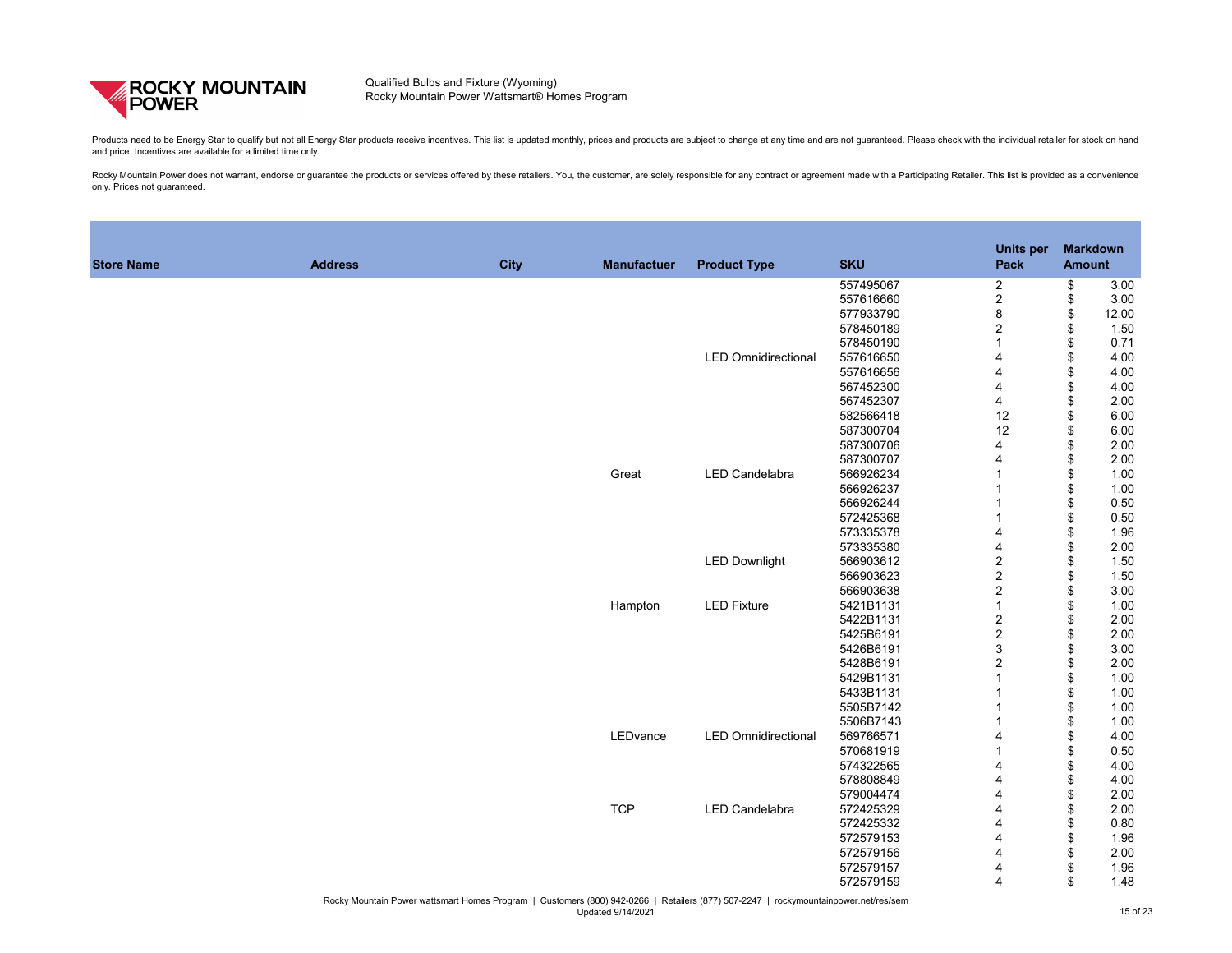

Products need to be Energy Star to qualify but not all Energy Star products receive incentives. This list is updated monthly, prices and products are subject to change at any time and are not guaranteed. Please check with and price. Incentives are available for a limited time only.

| <b>Store Name</b> | <b>Address</b> | <b>City</b> | <b>Manufactuer</b> | <b>Product Type</b>        | <b>SKU</b>             | <b>Units per</b><br><b>Pack</b> | <b>Amount</b>         | <b>Markdown</b> |
|-------------------|----------------|-------------|--------------------|----------------------------|------------------------|---------------------------------|-----------------------|-----------------|
|                   |                |             |                    |                            | 572579171              | 4                               | \$                    | 2.00            |
|                   |                |             |                    |                            | 573335379              | 4                               | \$                    | 2.00            |
|                   |                |             |                    |                            | 573335381              | $\overline{4}$                  | \$                    | 2.00            |
|                   |                |             |                    |                            | 576418888              | 12                              | \$                    | 6.00            |
|                   |                |             |                    |                            | 576418889              | 12                              | \$                    | 5.40            |
|                   |                |             |                    |                            | 576418890              | 12                              | \$                    | 5.64            |
|                   |                |             |                    |                            | 576418891              | 12                              | \$                    | 3.60            |
|                   |                |             |                    |                            | 595308444              | $\overline{4}$                  | \$                    | 2.00            |
|                   |                |             |                    | <b>LED Downlight</b>       | 564316297              | $\overline{2}$                  | \$                    | 2.00            |
|                   |                |             |                    |                            | 572702469              | $\mathbf{2}$                    | \$                    | 3.00            |
|                   |                |             |                    |                            | 577895478              | $\overline{2}$                  | \$                    | 3.00            |
|                   |                |             |                    |                            | 578449454              | 4                               | \$                    | 4.00            |
|                   |                |             |                    |                            | 578696389              | 4                               | \$                    | 4.00            |
|                   |                |             |                    |                            | 578696390              | $\bf 8$                         | \$                    | 8.00            |
|                   |                |             |                    |                            | 578696391              | $\bf 8$                         | \$                    | 8.00            |
|                   |                |             |                    | <b>LED Omnidirectional</b> | 563576991              | 4                               | \$                    | 4.00            |
|                   |                |             |                    |                            | 563576993              | 4                               | \$                    | 4.00            |
|                   |                |             |                    |                            | 563576994              | 4                               | \$                    | 3.84            |
|                   |                |             |                    |                            | 563577005              | 4                               | \$                    | 4.00            |
|                   |                |             |                    |                            | 563577056              | 4                               | \$                    | 2.00            |
|                   |                |             |                    |                            | 563577058              | 4                               | \$                    | 2.00            |
|                   |                |             |                    |                            | 564269900              |                                 | \$                    | 1.00            |
|                   |                |             |                    |                            | 564269901              |                                 | \$                    | 0.50            |
|                   |                |             |                    |                            | 564269903              |                                 | \$                    | 1.00            |
|                   |                |             |                    |                            | 567881226              | 4                               | \$                    | 2.00            |
|                   |                |             |                    |                            | 567881227              | 4                               | \$                    | 2.00            |
|                   |                |             |                    |                            | 567881229              |                                 |                       | 0.50            |
|                   |                |             |                    |                            | 573335386              | 12                              | \$                    | 4.32            |
|                   |                |             |                    |                            | 573335387              | 12                              | \$                    | 6.00            |
| Walmart #1617     | 4400 E 2nd St  | Casper      | Elong              | <b>LED Downlight</b>       | 582847603              | $\overline{2}$                  | \$                    | 2.00            |
|                   |                |             |                    |                            | 582847604              | $\overline{c}$                  | \$                    | 3.00            |
|                   |                |             |                    |                            | 582847612<br>582847597 | $\mathbf{2}$<br>$\sqrt{3}$      |                       | 3.00            |
|                   |                |             |                    | <b>LED Globe</b>           | 582847602              | $\sqrt{3}$                      | \$                    | 1.50<br>1.50    |
|                   |                |             |                    |                            | 582847607              | $\sqrt{3}$                      |                       | 1.50            |
|                   |                |             |                    |                            | 585525692              | 3                               |                       | 1.50            |
|                   |                |             | <b>GE</b>          | <b>LED Candelabra</b>      | 557616652              |                                 |                       | 0.50            |
|                   |                |             |                    |                            | 557616658              |                                 | \$                    | 1.00            |
|                   |                |             |                    |                            | 557616662              |                                 | $\boldsymbol{\theta}$ | 0.50            |
|                   |                |             |                    |                            | 557616663              |                                 | \$                    | 0.50            |
|                   |                |             |                    |                            | 557616664              |                                 | $\boldsymbol{\$}$     | 0.50            |
|                   |                |             |                    |                            | 567427596              | 4                               | $\boldsymbol{\theta}$ | 2.00            |
|                   |                |             |                    |                            |                        |                                 |                       |                 |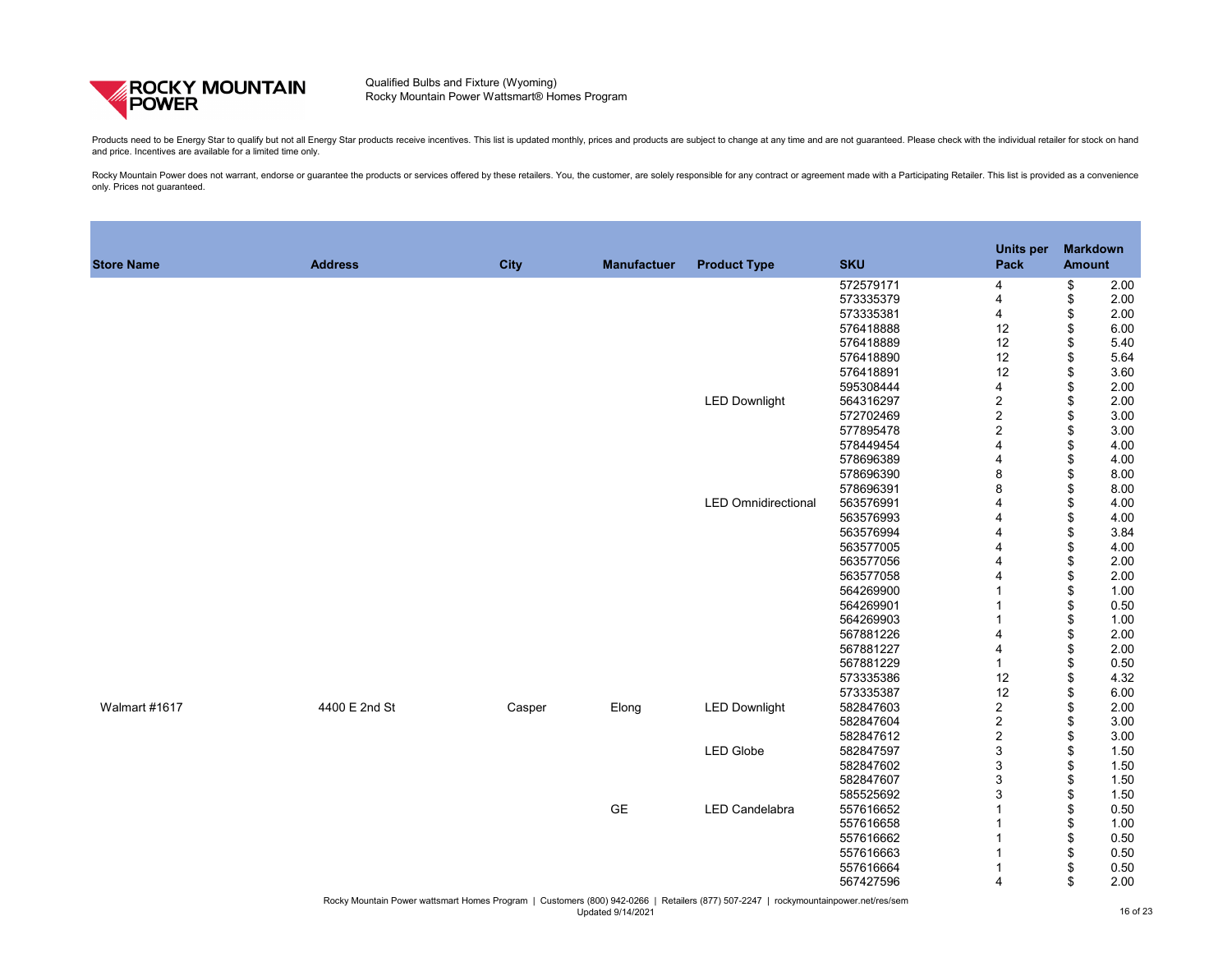

Products need to be Energy Star to qualify but not all Energy Star products receive incentives. This list is updated monthly, prices and products are subject to change at any time and are not guaranteed. Please check with and price. Incentives are available for a limited time only.

|                            |            | <b>Units per</b> | <b>Markdown</b><br><b>Amount</b>                                 |       |  |  |
|----------------------------|------------|------------------|------------------------------------------------------------------|-------|--|--|
| roduct Type                | <b>SKU</b> | <b>Pack</b>      |                                                                  |       |  |  |
|                            | 567427597  | 4                | \$                                                               | 2.00  |  |  |
|                            | 586986323  | 4                | \$                                                               | 4.00  |  |  |
|                            | 587148166  | 4                |                                                                  | 4.00  |  |  |
|                            | 587148168  | 1                |                                                                  | 1.00  |  |  |
|                            | 587274706  | 1                |                                                                  | 1.00  |  |  |
| <b>LED Downlight</b>       | 557495057  | 4                |                                                                  | 6.00  |  |  |
|                            | 557495065  | $\overline{2}$   |                                                                  | 3.00  |  |  |
|                            | 557495067  | $\overline{2}$   |                                                                  | 3.00  |  |  |
|                            | 557616660  | $\overline{2}$   |                                                                  | 3.00  |  |  |
|                            | 577933790  | 8                |                                                                  | 12.00 |  |  |
|                            | 578450189  | $\overline{2}$   |                                                                  | 1.50  |  |  |
|                            | 578450190  | $\mathbf 1$      |                                                                  | 0.71  |  |  |
| <b>LED Omnidirectional</b> | 557616650  | 4                |                                                                  | 4.00  |  |  |
|                            | 557616656  | 4                |                                                                  | 4.00  |  |  |
|                            | 567452300  | 4                |                                                                  | 4.00  |  |  |
|                            | 567452307  | 4                |                                                                  | 2.00  |  |  |
|                            | 582566418  | 12               |                                                                  | 6.00  |  |  |
|                            | 587300704  | 12               |                                                                  | 6.00  |  |  |
|                            | 587300706  | 4                |                                                                  | 2.00  |  |  |
|                            | 587300707  | 4                |                                                                  | 2.00  |  |  |
| <b>LED Candelabra</b>      | 566926234  | 1                | \$\$\$\$\$\$\$\$\$\$\$\$\$\$\$\$\$\$\$\$\$\$\$\$\$\$\$\$\$\$\$\$ | 1.00  |  |  |
|                            | 566926237  | 1                |                                                                  | 1.00  |  |  |
|                            | 566926244  | 1                |                                                                  | 0.50  |  |  |
|                            | 572425368  | 1                |                                                                  | 0.50  |  |  |
|                            | 573335378  | 4                |                                                                  | 1.96  |  |  |
|                            | 573335380  | 4                |                                                                  | 2.00  |  |  |
| <b>LED Downlight</b>       | 566903612  | $\overline{2}$   |                                                                  | 1.50  |  |  |
|                            | 566903623  | $\overline{2}$   |                                                                  | 1.50  |  |  |
|                            | 566903638  | $\overline{2}$   |                                                                  | 3.00  |  |  |
| <b>LED Fixture</b>         | 5421B1131  | 1                |                                                                  | 1.00  |  |  |
|                            | 5422B1131  | $\overline{2}$   |                                                                  | 2.00  |  |  |
|                            | 5425B6191  | $\overline{2}$   |                                                                  | 2.00  |  |  |
|                            | 5426B6191  | 3                |                                                                  | 3.00  |  |  |
|                            | 5428B6191  | $\overline{2}$   |                                                                  | 2.00  |  |  |
|                            | 5429B1131  | $\mathbf 1$      |                                                                  | 1.00  |  |  |
|                            | 5433B1131  | 1                |                                                                  | 1.00  |  |  |
|                            | 5505B7142  | 1                | ୫୫୫ <del>୯୫ ୧୫ ୧୫ ୧୫ ୧୫ ୧୫ ୧୫ ୧</del> ୫ <del>୧</del> ୫           | 1.00  |  |  |
|                            | 5506B7143  | 1                |                                                                  | 1.00  |  |  |
| <b>LED Omnidirectional</b> | 569766571  | 4                |                                                                  | 4.00  |  |  |
|                            | 570681919  | 1                |                                                                  | 0.50  |  |  |
|                            | 574322565  | 4                |                                                                  | 4.00  |  |  |
|                            | 578808849  | 4                |                                                                  | 4.00  |  |  |
|                            |            |                  |                                                                  |       |  |  |

| <b>Store Name</b> | <b>Address</b> | <b>City</b> | <b>Manufactuer</b> | <b>Product Type</b>                                                                                                                 | <b>SKU</b>             | <b>Units per</b><br><b>Pack</b> | <b>Markdown</b><br><b>Amount</b> |              |
|-------------------|----------------|-------------|--------------------|-------------------------------------------------------------------------------------------------------------------------------------|------------------------|---------------------------------|----------------------------------|--------------|
|                   |                |             |                    |                                                                                                                                     | 567427597              | 4                               | \$                               | 2.00         |
|                   |                |             |                    |                                                                                                                                     | 586986323              | $\overline{4}$                  | \$                               | 4.00         |
|                   |                |             |                    |                                                                                                                                     | 587148166              | 4                               | \$                               | 4.00         |
|                   |                |             |                    |                                                                                                                                     | 587148168              |                                 | $\boldsymbol{\mathsf{\$}}$       | 1.00         |
|                   |                |             |                    |                                                                                                                                     | 587274706              |                                 | \$                               | 1.00         |
|                   |                |             |                    | <b>LED Downlight</b>                                                                                                                | 557495057              | 4                               | \$                               | 6.00         |
|                   |                |             |                    |                                                                                                                                     | 557495065              | $\overline{2}$                  | \$                               | 3.00         |
|                   |                |             |                    |                                                                                                                                     | 557495067              | $\overline{c}$                  | \$                               | 3.00         |
|                   |                |             |                    |                                                                                                                                     | 557616660              | $\overline{c}$                  | \$                               | 3.00         |
|                   |                |             |                    |                                                                                                                                     | 577933790              | $\bf 8$                         | \$                               | 12.00        |
|                   |                |             |                    |                                                                                                                                     | 578450189              | $\mathbf{2}$                    | \$                               | 1.50         |
|                   |                |             |                    |                                                                                                                                     | 578450190              |                                 | \$                               | 0.71         |
|                   |                |             |                    | <b>LED Omnidirectional</b>                                                                                                          | 557616650              | 4                               | \$                               | 4.00         |
|                   |                |             |                    |                                                                                                                                     | 557616656              | 4                               | \$                               | 4.00         |
|                   |                |             |                    |                                                                                                                                     | 567452300              | 4                               | \$                               | 4.00         |
|                   |                |             |                    |                                                                                                                                     | 567452307              | 4                               | \$                               | 2.00         |
|                   |                |             |                    |                                                                                                                                     | 582566418              | 12                              | $\boldsymbol{\mathsf{\$}}$       | 6.00         |
|                   |                |             |                    |                                                                                                                                     | 587300704              | 12                              | \$                               | 6.00         |
|                   |                |             |                    |                                                                                                                                     | 587300706              | 4                               | \$                               | 2.00         |
|                   |                |             |                    |                                                                                                                                     | 587300707              | 4                               | \$                               | 2.00         |
|                   |                |             | Great              | LED Candelabra                                                                                                                      | 566926234              |                                 | \$                               | 1.00         |
|                   |                |             |                    |                                                                                                                                     | 566926237              |                                 |                                  | 1.00         |
|                   |                |             |                    |                                                                                                                                     | 566926244              |                                 | \$                               | 0.50         |
|                   |                |             |                    |                                                                                                                                     | 572425368              |                                 | \$                               | 0.50         |
|                   |                |             |                    |                                                                                                                                     | 573335378              |                                 | \$                               | 1.96         |
|                   |                |             |                    |                                                                                                                                     | 573335380              | 4                               | \$                               | 2.00         |
|                   |                |             |                    | <b>LED Downlight</b>                                                                                                                | 566903612              | $\overline{c}$                  |                                  | 1.50         |
|                   |                |             |                    |                                                                                                                                     | 566903623              | $\overline{2}$                  | \$                               | 1.50         |
|                   |                |             |                    |                                                                                                                                     | 566903638              | $\overline{2}$                  | \$                               | 3.00         |
|                   |                |             | Hampton            | <b>LED Fixture</b>                                                                                                                  | 5421B1131              |                                 | \$                               | 1.00         |
|                   |                |             |                    |                                                                                                                                     | 5422B1131              | $\overline{c}$                  | \$                               | 2.00         |
|                   |                |             |                    |                                                                                                                                     | 5425B6191              | $\overline{2}$                  |                                  | 2.00         |
|                   |                |             |                    |                                                                                                                                     | 5426B6191              | $\sqrt{3}$                      |                                  | 3.00         |
|                   |                |             |                    |                                                                                                                                     | 5428B6191              | $\overline{c}$                  | \$                               | 2.00         |
|                   |                |             |                    |                                                                                                                                     | 5429B1131              |                                 |                                  | 1.00         |
|                   |                |             |                    |                                                                                                                                     | 5433B1131              |                                 |                                  | 1.00         |
|                   |                |             |                    |                                                                                                                                     | 5505B7142              |                                 |                                  | 1.00         |
|                   |                |             |                    |                                                                                                                                     | 5506B7143              |                                 |                                  | 1.00         |
|                   |                |             | LEDvance           | <b>LED Omnidirectional</b>                                                                                                          | 569766571              |                                 | \$                               | 4.00         |
|                   |                |             |                    |                                                                                                                                     | 570681919              |                                 |                                  | 0.50         |
|                   |                |             |                    |                                                                                                                                     | 574322565<br>578808849 | 4                               | \$<br>$\$\$                      | 4.00<br>4.00 |
|                   |                |             |                    |                                                                                                                                     |                        |                                 |                                  |              |
|                   |                |             | Updated 9/14/2021  | Rocky Mountain Power wattsmart Homes Program   Customers (800) 942-0266   Retailers (877) 507-2247   rockymountainpower.net/res/sem |                        |                                 |                                  | 17 of 23     |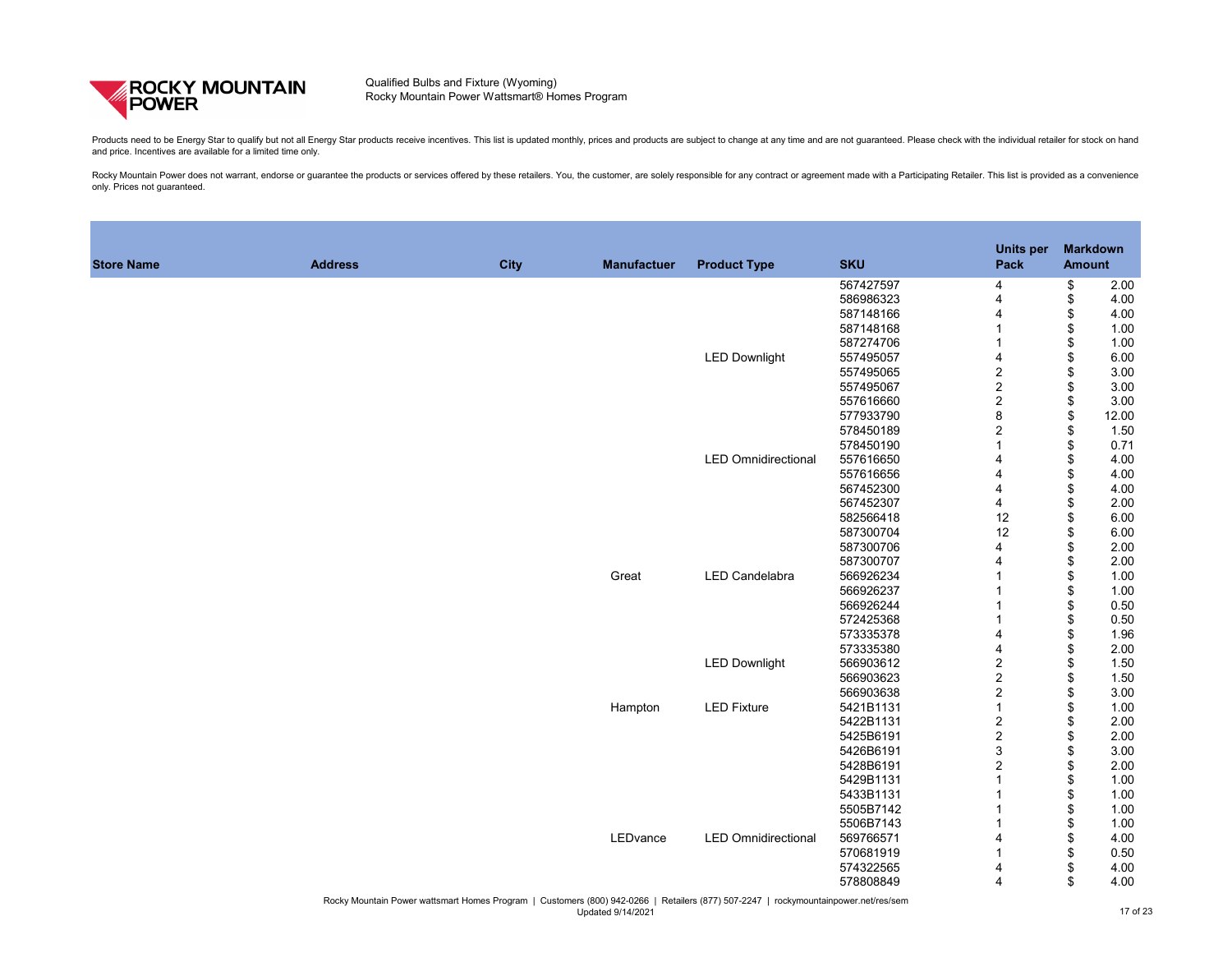

Products need to be Energy Star to qualify but not all Energy Star products receive incentives. This list is updated monthly, prices and products are subject to change at any time and are not guaranteed. Please check with and price. Incentives are available for a limited time only.

| <b>Store Name</b> | <b>Address</b> | <b>City</b> | <b>Manufactuer</b> | <b>Product Type</b>        | <b>SKU</b> | <b>Units per</b><br><b>Pack</b> | <b>Markdown</b><br><b>Amount</b> |      |
|-------------------|----------------|-------------|--------------------|----------------------------|------------|---------------------------------|----------------------------------|------|
|                   |                |             |                    |                            | 579004474  | $\overline{4}$                  | \$                               | 2.00 |
|                   |                |             | <b>TCP</b>         | <b>LED Candelabra</b>      | 572425329  |                                 | \$                               | 2.00 |
|                   |                |             |                    |                            | 572425332  |                                 | \$                               | 0.80 |
|                   |                |             |                    |                            | 572579153  | 4                               |                                  | 1.96 |
|                   |                |             |                    |                            | 572579156  |                                 |                                  | 2.00 |
|                   |                |             |                    |                            | 572579157  |                                 |                                  | 1.96 |
|                   |                |             |                    |                            | 572579159  |                                 |                                  | 1.48 |
|                   |                |             |                    |                            | 572579171  |                                 |                                  | 2.00 |
|                   |                |             |                    |                            | 573335379  | 4                               |                                  | 2.00 |
|                   |                |             |                    |                            | 573335381  | 4                               |                                  | 2.00 |
|                   |                |             |                    |                            | 576418888  | 12                              |                                  | 6.00 |
|                   |                |             |                    |                            | 576418889  | 12                              |                                  | 5.40 |
|                   |                |             |                    |                            | 576418890  | 12                              | \$                               | 5.64 |
|                   |                |             |                    |                            | 576418891  | 12                              | \$                               | 3.60 |
|                   |                |             |                    |                            | 595308444  | 4                               |                                  | 2.00 |
|                   |                |             |                    | <b>LED Downlight</b>       | 564316297  | $\overline{2}$                  |                                  | 2.00 |
|                   |                |             |                    |                            | 572702469  | $\overline{2}$                  |                                  | 3.00 |
|                   |                |             |                    |                            | 577895478  | $\overline{2}$                  |                                  | 3.00 |
|                   |                |             |                    |                            | 578449454  | 4                               |                                  | 4.00 |
|                   |                |             |                    |                            | 578696389  | 4                               |                                  | 4.00 |
|                   |                |             |                    |                            | 578696390  | 8                               |                                  | 8.00 |
|                   |                |             |                    |                            | 578696391  | 8                               |                                  | 8.00 |
|                   |                |             |                    | <b>LED Omnidirectional</b> | 563576991  |                                 |                                  | 4.00 |
|                   |                |             |                    |                            | 563576993  |                                 |                                  | 4.00 |
|                   |                |             |                    |                            | 563576994  |                                 |                                  | 3.84 |
|                   |                |             |                    |                            | 563577005  |                                 |                                  | 4.00 |
|                   |                |             |                    |                            | 563577056  |                                 |                                  | 2.00 |
|                   |                |             |                    |                            | 563577058  |                                 | \$                               | 2.00 |
|                   |                |             |                    |                            | 564269900  |                                 | \$                               | 1.00 |
|                   |                |             |                    |                            | 564269901  |                                 |                                  | 0.50 |
|                   |                |             |                    |                            | 564269903  |                                 |                                  | 1.00 |
|                   |                |             |                    |                            | 567881226  |                                 |                                  | 2.00 |
|                   |                |             |                    |                            | 567881227  |                                 |                                  |      |
|                   |                |             |                    |                            | 567881229  |                                 |                                  | 2.00 |
|                   |                |             |                    |                            |            |                                 |                                  | 0.50 |
|                   |                |             |                    |                            | 573335386  | 12                              |                                  | 4.32 |
|                   |                |             |                    |                            | 573335387  | 12                              |                                  | 6.00 |
| Walmart #3778     | 4255 Cy Ave    | Casper      | Elong              | <b>LED Downlight</b>       | 582847603  | $\overline{2}$                  |                                  | 2.00 |
|                   |                |             |                    |                            | 582847604  | $\overline{2}$                  |                                  | 3.00 |
|                   |                |             |                    |                            | 582847612  | $\overline{2}$                  |                                  | 3.00 |
|                   |                |             |                    | <b>LED Globe</b>           | 582847597  | $\ensuremath{\mathsf{3}}$       |                                  | 1.50 |
|                   |                |             |                    |                            | 582847602  | $\mathfrak{S}$                  | \$                               | 1.50 |
|                   |                |             |                    |                            | 582847607  | $\mathfrak{S}$                  | \$                               | 1.50 |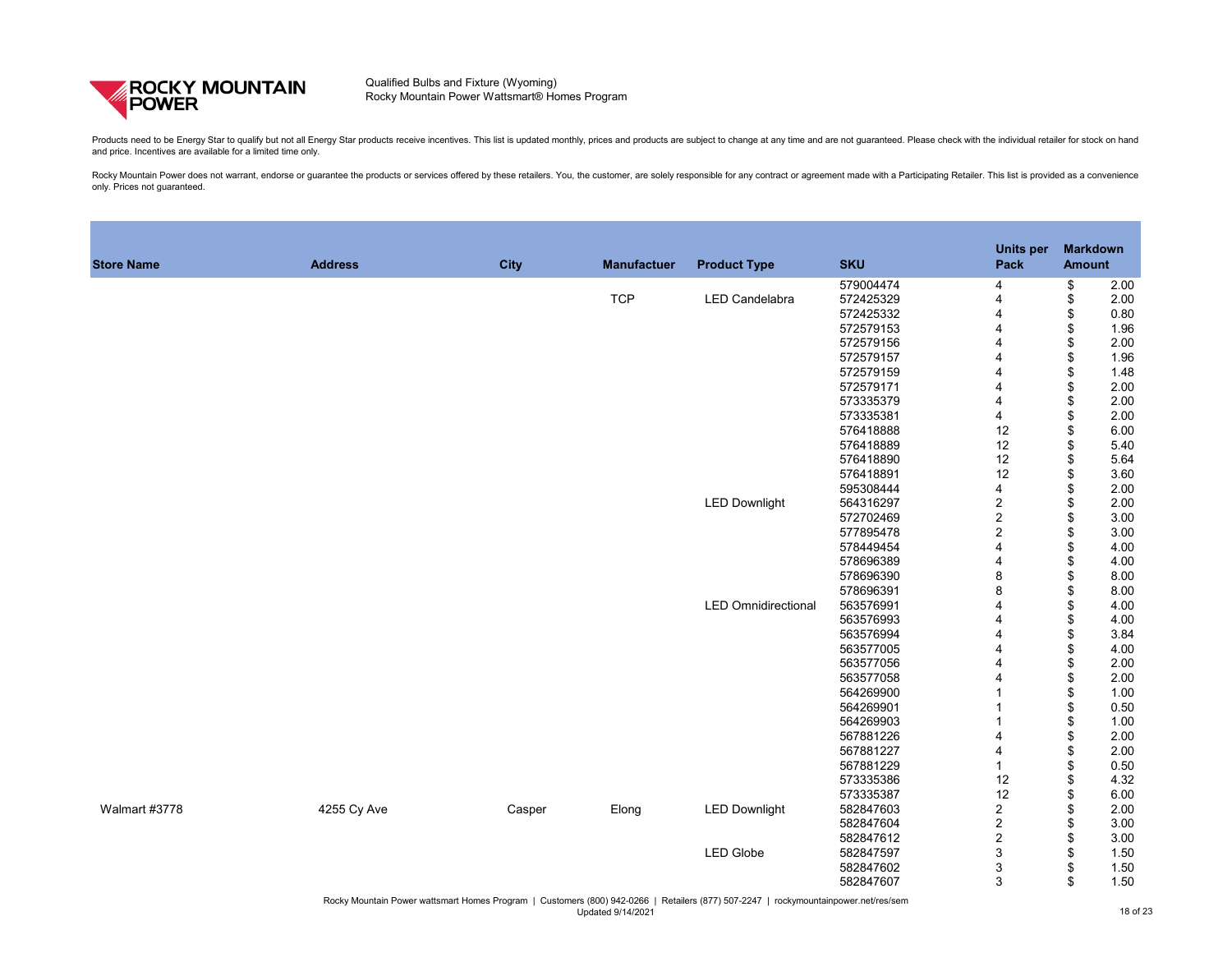

Products need to be Energy Star to qualify but not all Energy Star products receive incentives. This list is updated monthly, prices and products are subject to change at any time and are not guaranteed. Please check with and price. Incentives are available for a limited time only.

| <b>Store Name</b> | <b>Address</b> | <b>City</b> | <b>Manufactuer</b> | <b>Product Type</b>        | <b>SKU</b> | <b>Units per</b><br>Pack | <b>Markdown</b><br><b>Amount</b> |       |
|-------------------|----------------|-------------|--------------------|----------------------------|------------|--------------------------|----------------------------------|-------|
|                   |                |             |                    |                            | 585525692  | 3                        | \$                               | 1.50  |
|                   |                |             | <b>GE</b>          | <b>LED Candelabra</b>      | 557616652  |                          | \$                               | 0.50  |
|                   |                |             |                    |                            | 557616658  |                          | \$                               | 1.00  |
|                   |                |             |                    |                            | 557616662  |                          | \$                               | 0.50  |
|                   |                |             |                    |                            | 557616663  |                          | \$                               | 0.50  |
|                   |                |             |                    |                            | 557616664  |                          | \$                               | 0.50  |
|                   |                |             |                    |                            | 567427596  | 4                        | \$                               | 2.00  |
|                   |                |             |                    |                            | 567427597  | 4                        | \$                               | 2.00  |
|                   |                |             |                    |                            | 586986323  | 4                        | \$                               | 4.00  |
|                   |                |             |                    |                            | 587148166  |                          | \$                               | 4.00  |
|                   |                |             |                    |                            | 587148168  |                          | \$                               | 1.00  |
|                   |                |             |                    |                            | 587274706  |                          | \$                               | 1.00  |
|                   |                |             |                    | <b>LED Downlight</b>       | 557495057  | 4                        | \$                               | 6.00  |
|                   |                |             |                    |                            | 557495065  | $\overline{2}$           | \$                               | 3.00  |
|                   |                |             |                    |                            | 557495067  | $\overline{c}$           | \$                               | 3.00  |
|                   |                |             |                    |                            | 557616660  | $\overline{2}$           | \$                               | 3.00  |
|                   |                |             |                    |                            | 577933790  | 8                        | \$                               | 12.00 |
|                   |                |             |                    |                            | 578450189  | $\overline{2}$           | \$                               | 1.50  |
|                   |                |             |                    |                            | 578450190  |                          | \$                               | 0.71  |
|                   |                |             |                    | <b>LED Omnidirectional</b> | 557616650  | 4                        | \$                               | 4.00  |
|                   |                |             |                    |                            | 557616656  | 4                        | \$                               | 4.00  |
|                   |                |             |                    |                            | 567452300  | 4                        | \$                               | 4.00  |
|                   |                |             |                    |                            | 567452307  | 4                        | \$                               | 2.00  |
|                   |                |             |                    |                            | 582566418  | 12                       | \$                               | 6.00  |
|                   |                |             |                    |                            | 587300704  | 12                       | \$                               | 6.00  |
|                   |                |             |                    |                            | 587300706  | 4                        |                                  | 2.00  |
|                   |                |             |                    |                            | 587300707  | 4                        |                                  | 2.00  |
|                   |                |             | Great              | <b>LED Candelabra</b>      | 566926234  |                          | \$                               | 1.00  |
|                   |                |             |                    |                            | 566926237  |                          | \$                               | 1.00  |
|                   |                |             |                    |                            | 566926244  |                          | \$                               | 0.50  |
|                   |                |             |                    |                            | 572425368  |                          |                                  | 0.50  |
|                   |                |             |                    |                            | 573335378  |                          |                                  | 1.96  |
|                   |                |             |                    |                            | 573335380  | 4                        |                                  | 2.00  |
|                   |                |             |                    | <b>LED Downlight</b>       | 566903612  | $\overline{2}$           |                                  | 1.50  |
|                   |                |             |                    |                            | 566903623  | $\overline{2}$           |                                  | 1.50  |
|                   |                |             |                    |                            | 566903638  | $\overline{2}$           |                                  | 3.00  |
|                   |                |             | Hampton            | <b>LED Fixture</b>         | 5421B1131  |                          |                                  | 1.00  |
|                   |                |             |                    |                            | 5422B1131  | $\overline{2}$           |                                  | 2.00  |
|                   |                |             |                    |                            | 5425B6191  | $\overline{2}$           |                                  | 2.00  |
|                   |                |             |                    |                            | 5426B6191  | 3                        |                                  | 3.00  |
|                   |                |             |                    |                            | 5428B6191  | $\overline{c}$           | \$                               | 2.00  |
|                   |                |             |                    |                            | 5429B1131  |                          | \$                               | 1.00  |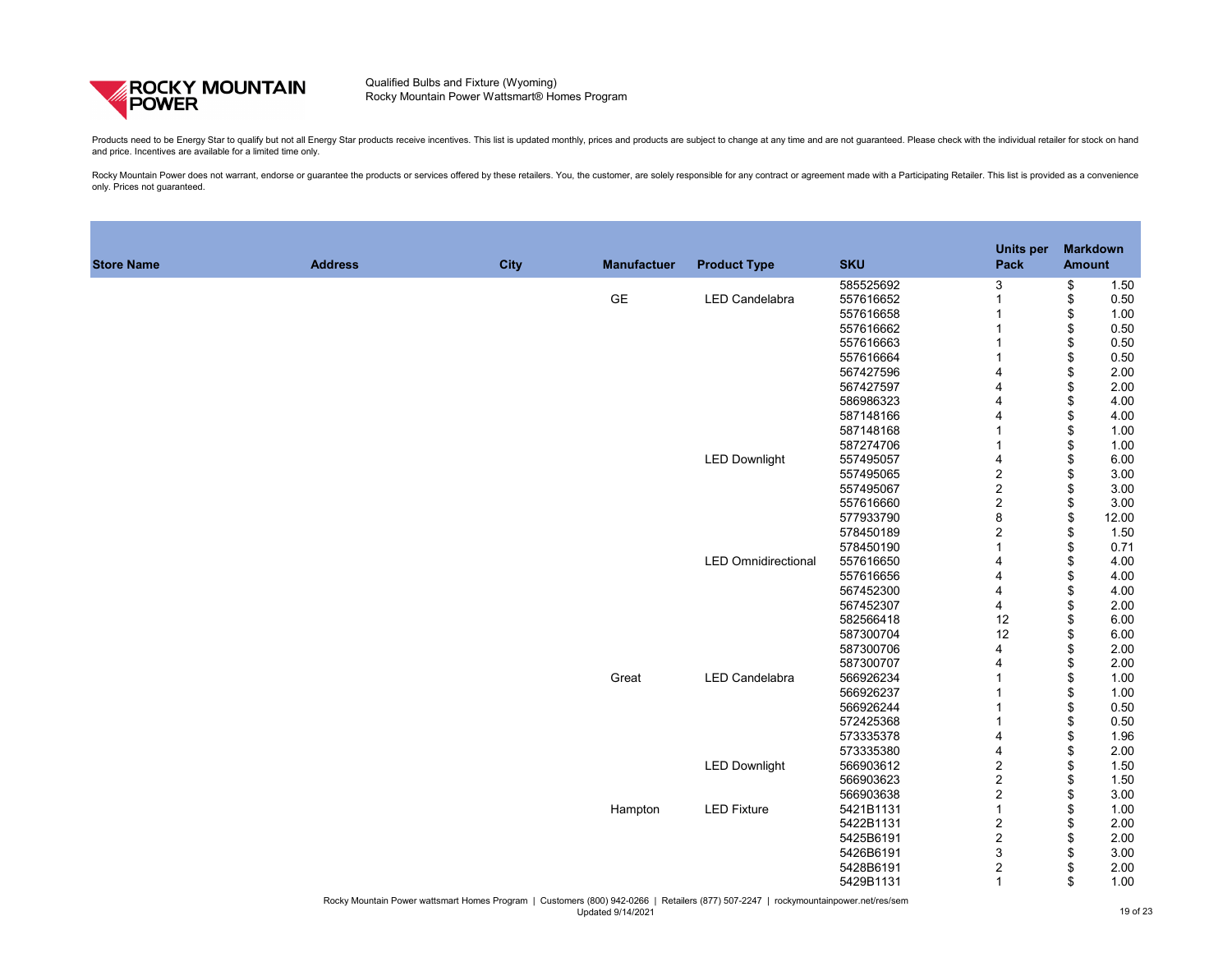

Products need to be Energy Star to qualify but not all Energy Star products receive incentives. This list is updated monthly, prices and products are subject to change at any time and are not guaranteed. Please check with and price. Incentives are available for a limited time only.

| <b>Store Name</b> | <b>Address</b> | <b>City</b> | <b>Manufactuer</b>                                  | <b>Product Type</b>        | <b>SKU</b> | <b>Units per</b><br><b>Pack</b> | <b>Markdown</b><br><b>Amount</b> |      |
|-------------------|----------------|-------------|-----------------------------------------------------|----------------------------|------------|---------------------------------|----------------------------------|------|
|                   |                |             |                                                     |                            | 5433B1131  |                                 | \$                               | 1.00 |
|                   |                |             |                                                     |                            | 5505B7142  |                                 | \$                               | 1.00 |
|                   |                |             |                                                     |                            | 5506B7143  |                                 | \$                               | 1.00 |
|                   |                |             | LEDvance                                            | <b>LED Omnidirectional</b> | 569766571  |                                 | \$                               | 4.00 |
|                   |                |             |                                                     |                            | 570681919  |                                 | \$                               | 0.50 |
|                   |                |             |                                                     |                            | 574322565  | 4                               | \$                               | 4.00 |
|                   |                |             |                                                     |                            | 578808849  | 4                               | \$                               | 4.00 |
|                   |                |             |                                                     |                            | 579004474  | 4                               | \$                               | 2.00 |
|                   |                |             | <b>TCP</b>                                          | <b>LED Candelabra</b>      | 572425329  | 4                               | \$                               | 2.00 |
|                   |                |             |                                                     |                            | 572425332  | 4                               | \$                               | 0.80 |
|                   |                |             |                                                     |                            | 572579153  | 4                               | \$                               | 1.96 |
|                   |                |             |                                                     |                            | 572579156  | 4                               | \$                               | 2.00 |
|                   |                |             |                                                     |                            | 572579157  | 4                               | \$                               | 1.96 |
|                   |                |             |                                                     |                            | 572579159  | 4                               | \$                               | 1.48 |
|                   |                |             |                                                     |                            | 572579171  | 4                               | \$                               | 2.00 |
|                   |                |             |                                                     |                            | 573335379  | 4                               | \$                               | 2.00 |
|                   |                |             |                                                     |                            | 573335381  | 4                               | \$                               | 2.00 |
|                   |                |             |                                                     |                            | 576418888  | 12                              | \$                               | 6.00 |
|                   |                |             |                                                     |                            | 576418889  | 12                              | \$                               | 5.40 |
|                   |                |             |                                                     |                            | 576418890  | 12                              | \$                               | 5.64 |
|                   |                |             |                                                     |                            | 576418891  | 12                              | \$                               | 3.60 |
|                   |                |             |                                                     |                            | 595308444  | 4                               | \$                               | 2.00 |
|                   |                |             |                                                     | <b>LED Downlight</b>       | 564316297  |                                 | \$                               | 2.00 |
|                   |                |             |                                                     |                            | 572702469  | $\frac{2}{2}$                   |                                  | 3.00 |
|                   |                |             |                                                     |                            | 577895478  | $\overline{2}$                  | \$                               | 3.00 |
|                   |                |             |                                                     |                            | 578449454  | 4                               | \$                               | 4.00 |
|                   |                |             |                                                     |                            | 578696389  | 4                               |                                  | 4.00 |
|                   |                |             |                                                     |                            | 578696390  | 8                               | \$                               | 8.00 |
|                   |                |             |                                                     |                            | 578696391  | 8                               | \$                               | 8.00 |
|                   |                |             |                                                     | <b>LED Omnidirectional</b> | 563576991  | 4                               |                                  | 4.00 |
|                   |                |             |                                                     |                            | 563576993  |                                 |                                  | 4.00 |
|                   |                |             |                                                     |                            | 563576994  |                                 |                                  | 3.84 |
|                   |                |             |                                                     |                            | 563577005  |                                 |                                  | 4.00 |
|                   |                |             |                                                     |                            | 563577056  |                                 |                                  | 2.00 |
|                   |                |             |                                                     |                            | 563577058  |                                 |                                  | 2.00 |
|                   |                |             |                                                     |                            | 564269900  |                                 |                                  | 1.00 |
|                   |                |             |                                                     |                            | 564269901  |                                 |                                  | 0.50 |
|                   |                |             |                                                     |                            | 564269903  |                                 |                                  | 1.00 |
|                   |                |             |                                                     |                            | 567881226  |                                 |                                  | 2.00 |
|                   |                |             |                                                     |                            | 567881227  |                                 |                                  | 2.00 |
|                   |                |             |                                                     |                            | 567881229  |                                 |                                  | 0.50 |
|                   |                |             |                                                     |                            | 573335386  | 12                              | \$                               | 4.32 |
|                   |                | o Droarom   | Customers (800) 042 0266   Detailers (977) E07 2247 |                            |            |                                 |                                  |      |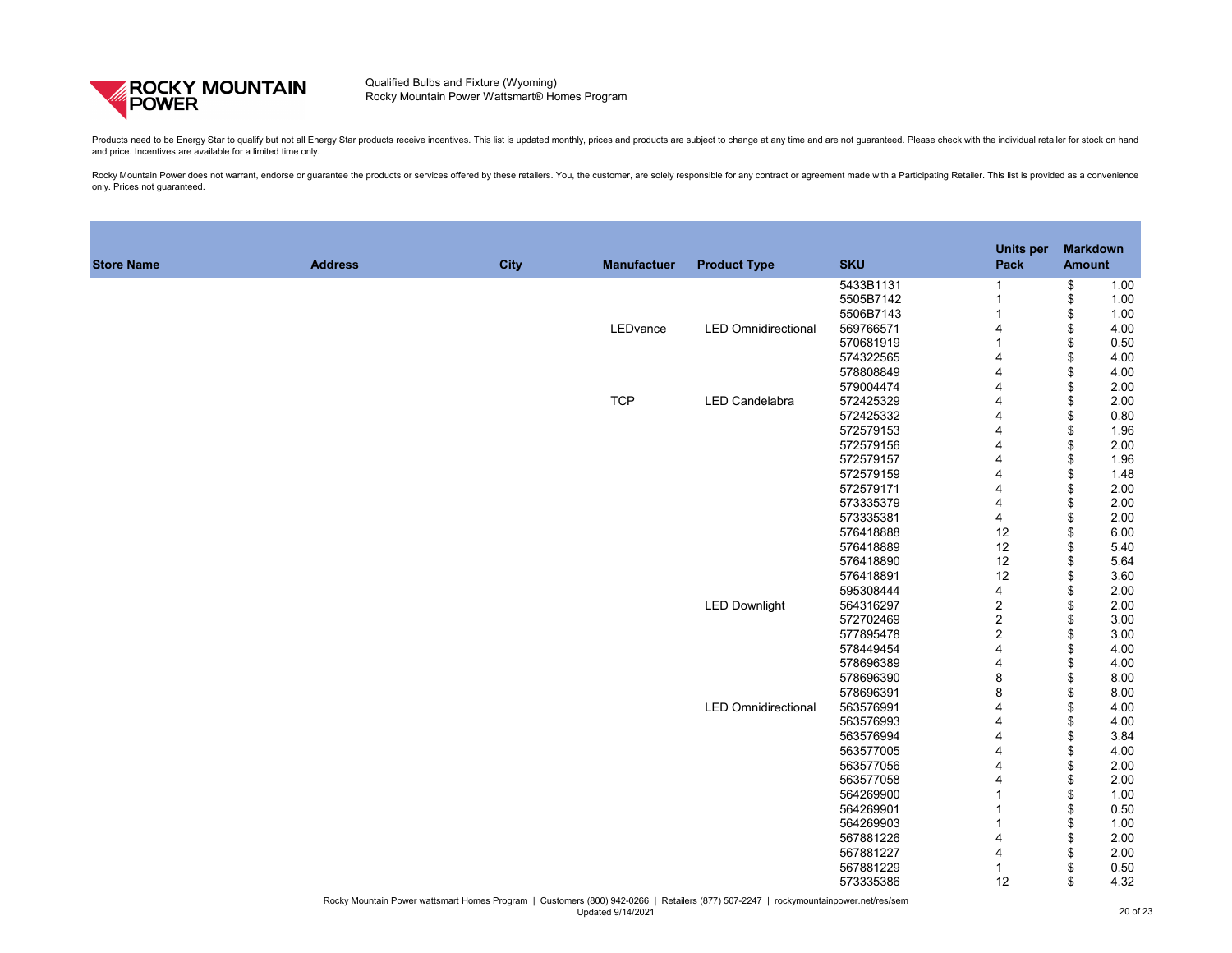

Products need to be Energy Star to qualify but not all Energy Star products receive incentives. This list is updated monthly, prices and products are subject to change at any time and are not guaranteed. Please check with and price. Incentives are available for a limited time only.

| <b>Store Name</b> | <b>Address</b>  | <b>City</b> | <b>Manufactuer</b> | <b>Product Type</b>        | <b>SKU</b> | <b>Units per</b><br><b>Pack</b> | <b>Markdown</b><br><b>Amount</b> |       |
|-------------------|-----------------|-------------|--------------------|----------------------------|------------|---------------------------------|----------------------------------|-------|
|                   |                 |             |                    |                            | 573335387  | 12                              | \$                               | 6.00  |
| Walmart #4471     | 2390 E Cedar St | Rawlins     | Elong              | <b>LED Downlight</b>       | 582847603  | $\overline{c}$                  | \$                               | 2.00  |
|                   |                 |             |                    |                            | 582847604  | $\overline{2}$                  | \$                               | 3.00  |
|                   |                 |             |                    |                            | 582847612  | $\overline{2}$                  |                                  | 3.00  |
|                   |                 |             |                    | <b>LED Globe</b>           | 582847597  | 3                               |                                  | 1.50  |
|                   |                 |             |                    |                            | 582847602  | $\mathfrak{S}$                  |                                  | 1.50  |
|                   |                 |             |                    |                            | 582847607  | $\sqrt{3}$                      |                                  | 1.50  |
|                   |                 |             |                    |                            | 585525692  | $\mathfrak{S}$                  |                                  | 1.50  |
|                   |                 |             | <b>GE</b>          | <b>LED Candelabra</b>      | 557616652  |                                 |                                  | 0.50  |
|                   |                 |             |                    |                            | 557616658  |                                 |                                  | 1.00  |
|                   |                 |             |                    |                            | 557616662  |                                 |                                  | 0.50  |
|                   |                 |             |                    |                            | 557616663  |                                 |                                  | 0.50  |
|                   |                 |             |                    |                            | 557616664  |                                 | \$                               | 0.50  |
|                   |                 |             |                    |                            | 567427596  |                                 |                                  | 2.00  |
|                   |                 |             |                    |                            | 567427597  |                                 |                                  | 2.00  |
|                   |                 |             |                    |                            | 586986323  |                                 |                                  | 4.00  |
|                   |                 |             |                    |                            | 587148166  |                                 | \$                               | 4.00  |
|                   |                 |             |                    |                            | 587148168  |                                 | \$                               | 1.00  |
|                   |                 |             |                    |                            | 587274706  |                                 |                                  | 1.00  |
|                   |                 |             |                    | <b>LED Downlight</b>       | 557495057  |                                 |                                  | 6.00  |
|                   |                 |             |                    |                            | 557495065  | $\overline{c}$                  |                                  | 3.00  |
|                   |                 |             |                    |                            | 557495067  | $\overline{c}$                  |                                  | 3.00  |
|                   |                 |             |                    |                            | 557616660  | $\overline{2}$                  |                                  | 3.00  |
|                   |                 |             |                    |                            | 577933790  | 8                               | \$                               | 12.00 |
|                   |                 |             |                    |                            | 578450189  | $\overline{2}$                  |                                  | 1.50  |
|                   |                 |             |                    |                            | 578450190  |                                 |                                  | 0.71  |
|                   |                 |             |                    | <b>LED Omnidirectional</b> | 557616650  |                                 |                                  | 4.00  |
|                   |                 |             |                    |                            | 557616656  |                                 |                                  | 4.00  |
|                   |                 |             |                    |                            | 567452300  | 4                               | \$                               | 4.00  |
|                   |                 |             |                    |                            | 567452307  | $\overline{4}$                  |                                  | 2.00  |
|                   |                 |             |                    |                            | 582566418  | 12                              |                                  | 6.00  |
|                   |                 |             |                    |                            | 587300704  | 12                              |                                  | 6.00  |
|                   |                 |             |                    |                            | 587300706  |                                 |                                  | 2.00  |
|                   |                 |             |                    |                            | 587300707  |                                 |                                  | 2.00  |
|                   |                 |             | Great              | <b>LED Candelabra</b>      | 566926234  |                                 |                                  | 1.00  |
|                   |                 |             |                    |                            | 566926237  |                                 |                                  | 1.00  |
|                   |                 |             |                    |                            | 566926244  |                                 |                                  | 0.50  |
|                   |                 |             |                    |                            | 572425368  |                                 |                                  | 0.50  |
|                   |                 |             |                    |                            | 573335378  |                                 |                                  | 1.96  |
|                   |                 |             |                    |                            | 573335380  |                                 |                                  | 2.00  |
|                   |                 |             |                    | <b>LED Downlight</b>       | 566903612  | $\overline{c}$                  |                                  | 1.50  |
|                   |                 |             |                    |                            | 566903623  | $\overline{2}$                  |                                  | 1.50  |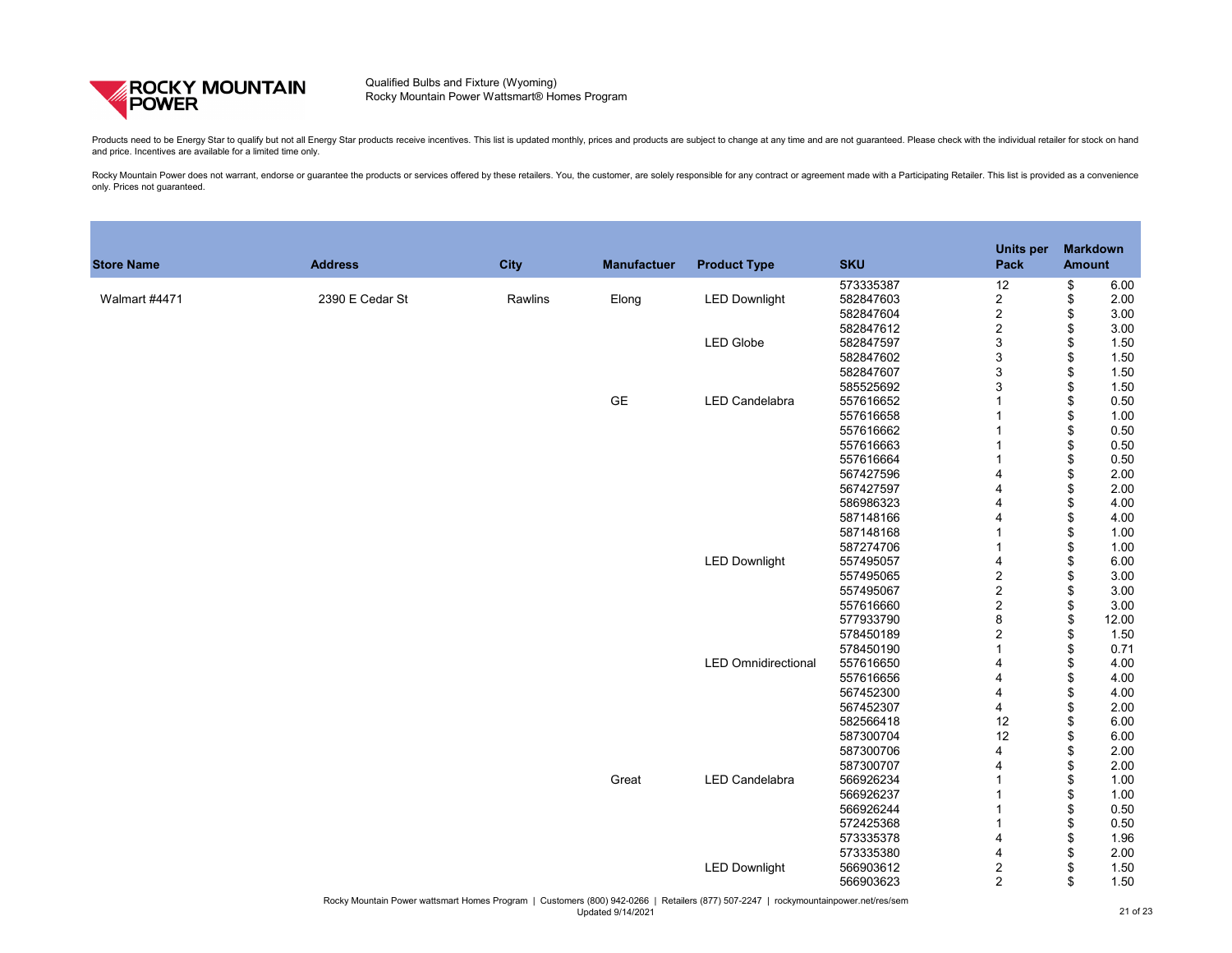

Products need to be Energy Star to qualify but not all Energy Star products receive incentives. This list is updated monthly, prices and products are subject to change at any time and are not guaranteed. Please check with and price. Incentives are available for a limited time only.

| <b>Store Name</b> | <b>Address</b> | <b>City</b> | <b>Manufactuer</b> | <b>Product Type</b>        | <b>SKU</b><br>566903638 | <b>Units per</b><br>Pack | <b>Markdown</b><br><b>Amount</b> |      |
|-------------------|----------------|-------------|--------------------|----------------------------|-------------------------|--------------------------|----------------------------------|------|
|                   |                |             |                    |                            |                         | $\overline{2}$           | \$                               | 3.00 |
|                   |                |             | Hampton            | <b>LED Fixture</b>         | 5421B1131               |                          | \$                               | 1.00 |
|                   |                |             |                    |                            | 5422B1131               | $\overline{2}$           | \$                               | 2.00 |
|                   |                |             |                    |                            | 5425B6191               | $\overline{2}$           | \$                               | 2.00 |
|                   |                |             |                    |                            | 5426B6191               | $\mathfrak{S}$           | \$                               | 3.00 |
|                   |                |             |                    |                            | 5428B6191               | $\overline{2}$           | S                                | 2.00 |
|                   |                |             |                    |                            | 5429B1131               |                          | \$                               | 1.00 |
|                   |                |             |                    |                            | 5433B1131               |                          | \$                               | 1.00 |
|                   |                |             |                    |                            | 5505B7142               |                          | \$                               | 1.00 |
|                   |                |             |                    |                            | 5506B7143               |                          | \$                               | 1.00 |
|                   |                |             | LEDvance           | <b>LED Omnidirectional</b> | 569766571               |                          | \$                               | 4.00 |
|                   |                |             |                    |                            | 570681919               |                          |                                  | 0.50 |
|                   |                |             |                    |                            | 574322565               |                          | \$                               | 4.00 |
|                   |                |             |                    |                            | 578808849               |                          | \$                               | 4.00 |
|                   |                |             |                    |                            | 579004474               |                          | \$                               | 2.00 |
|                   |                |             | <b>TCP</b>         | <b>LED Candelabra</b>      | 572425329               |                          | \$                               | 2.00 |
|                   |                |             |                    |                            | 572425332               |                          | \$                               | 0.80 |
|                   |                |             |                    |                            | 572579153               |                          | \$                               | 1.96 |
|                   |                |             |                    |                            | 572579156               |                          | \$                               | 2.00 |
|                   |                |             |                    |                            | 572579157               |                          | \$                               | 1.96 |
|                   |                |             |                    |                            | 572579159               |                          | \$                               | 1.48 |
|                   |                |             |                    |                            | 572579171               |                          | \$                               | 2.00 |
|                   |                |             |                    |                            | 573335379               | 4                        | \$                               | 2.00 |
|                   |                |             |                    |                            | 573335381               | 4                        |                                  | 2.00 |
|                   |                |             |                    |                            | 576418888               | 12                       |                                  | 6.00 |
|                   |                |             |                    |                            | 576418889               | 12                       |                                  | 5.40 |
|                   |                |             |                    |                            | 576418890               | 12                       |                                  | 5.64 |
|                   |                |             |                    |                            | 576418891               | 12                       | \$                               | 3.60 |
|                   |                |             |                    |                            | 595308444               | 4                        | \$                               | 2.00 |
|                   |                |             |                    | <b>LED Downlight</b>       | 564316297               | $\overline{2}$           | \$                               | 2.00 |
|                   |                |             |                    |                            | 572702469               | $\overline{2}$           | S                                | 3.00 |
|                   |                |             |                    |                            | 577895478               | $\overline{2}$           |                                  | 3.00 |
|                   |                |             |                    |                            | 578449454               |                          | \$                               | 4.00 |
|                   |                |             |                    |                            | 578696389               |                          |                                  | 4.00 |
|                   |                |             |                    |                            | 578696390               | 8                        |                                  | 8.00 |
|                   |                |             |                    |                            | 578696391               | 8                        |                                  | 8.00 |
|                   |                |             |                    | <b>LED Omnidirectional</b> | 563576991               |                          |                                  | 4.00 |
|                   |                |             |                    |                            | 563576993               |                          |                                  | 4.00 |
|                   |                |             |                    |                            | 563576994               |                          |                                  | 3.84 |
|                   |                |             |                    |                            | 563577005               |                          | \$                               | 4.00 |
|                   |                |             |                    |                            | 563577056               | $\overline{4}$           | \$                               | 2.00 |
|                   |                |             |                    |                            | 563577058               | $\overline{4}$           | \$                               | 2.00 |